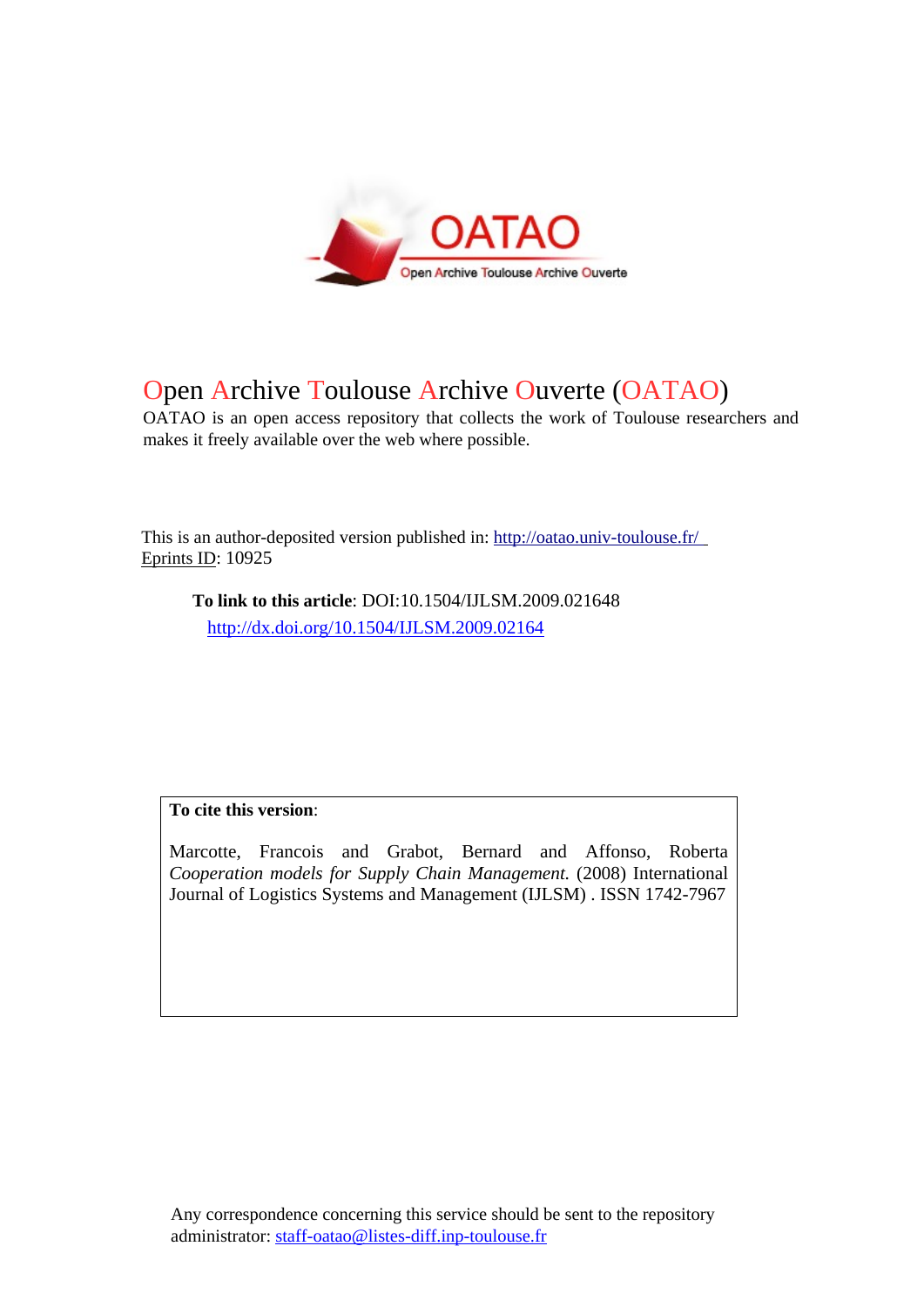## **Cooperation models for Supply Chain Management**

F. Marcotte, B. Grabot, R. Affonso LGP-ENIT, 47 avenue d'Azereix BP 1629, F-65016 Tarbes Cedex - FRANCE {francois.marcotte, bernard, raffonso}@enit.fr

**Abstract**. Supply Chains or Supply Networks (SN) are usually managed according to two main methods: centralised planning of the SN using an APS (Advanced Planning System), or point-to-point relationship, each partner being possibly managed by an ERP (Enterprise Resource Planning) system. The autonomy of each partner often makes the centralised planning solution questionable, whereas point-to-point relationship seems to implicitly consider that a high level plan (the Sales and Operation Planning-SOP) is generated by the final assembler, like in the automotive or aircraft industry, and is used for building a Procurement Planning which is sent as forecasts to the partners/suppliers. Iteratively, this procurement planning should allow the suppliers building their own SOP, and then generating forecasts for their suppliers. After having performed a number of case studies in various SN, we suggest that the characteristics of the companies involved in the SN have a deep influence on information processing, and especially on the way the procurement planning is processed. We suggest a taxonomy of collaboration situations which influence information processing all along the SN. Reference models for coordination based on this taxonomy are then presented. Typical coordination situations are discussed in order to show the practical use of these models.

**Keywords**. Coordination, collaboration, taxonomy, enterprise modelling, procurement planning.

## **1. Introduction**

Companies are nowadays facing an unstable environment with a short visibility on their market, but have to be more and more efficient in order to answer to tighter and tighter consumer constraints. Moreover, job complexity is growing with the complexity of products and technology, combined with new legal constraints, such as energy market strain, or environmental and health care issues. In order to keep their strategic market advantages, companies are therefore focussing on their core business. As a consequence, manufacturing complex products requires more and more accurate competences only available from different companies, leading to the necessity of knowledge and information integration. Consequently, an economy of interfaces has grown where interface management tends to become as important as the added value process itself. In this context, a new challenge is to create Supply Networks (SN), in which different autonomous companies are able to provide high added value but also coordination capabilities, including the ability to build realistic Procurement Plans from the final consumers to the initial supplier, in order to reach an overall efficiency of the Supply Network.

According to commonly admitted statements, information and means are shared in SN and decisions are aligned to reach the global SN objectives (Sahin, 2005). The interest of the partners in being part of the SN is considered as the mean for reaching global performance of the SN. Then, the main problem remains to manage a large amount of complex data flows and decision processes from the final customer to the upstream partners of the SN, in order to coordinate the supply process. Two coordination mechanisms are usually considered in that purpose: centralised coordination or point to point coordination.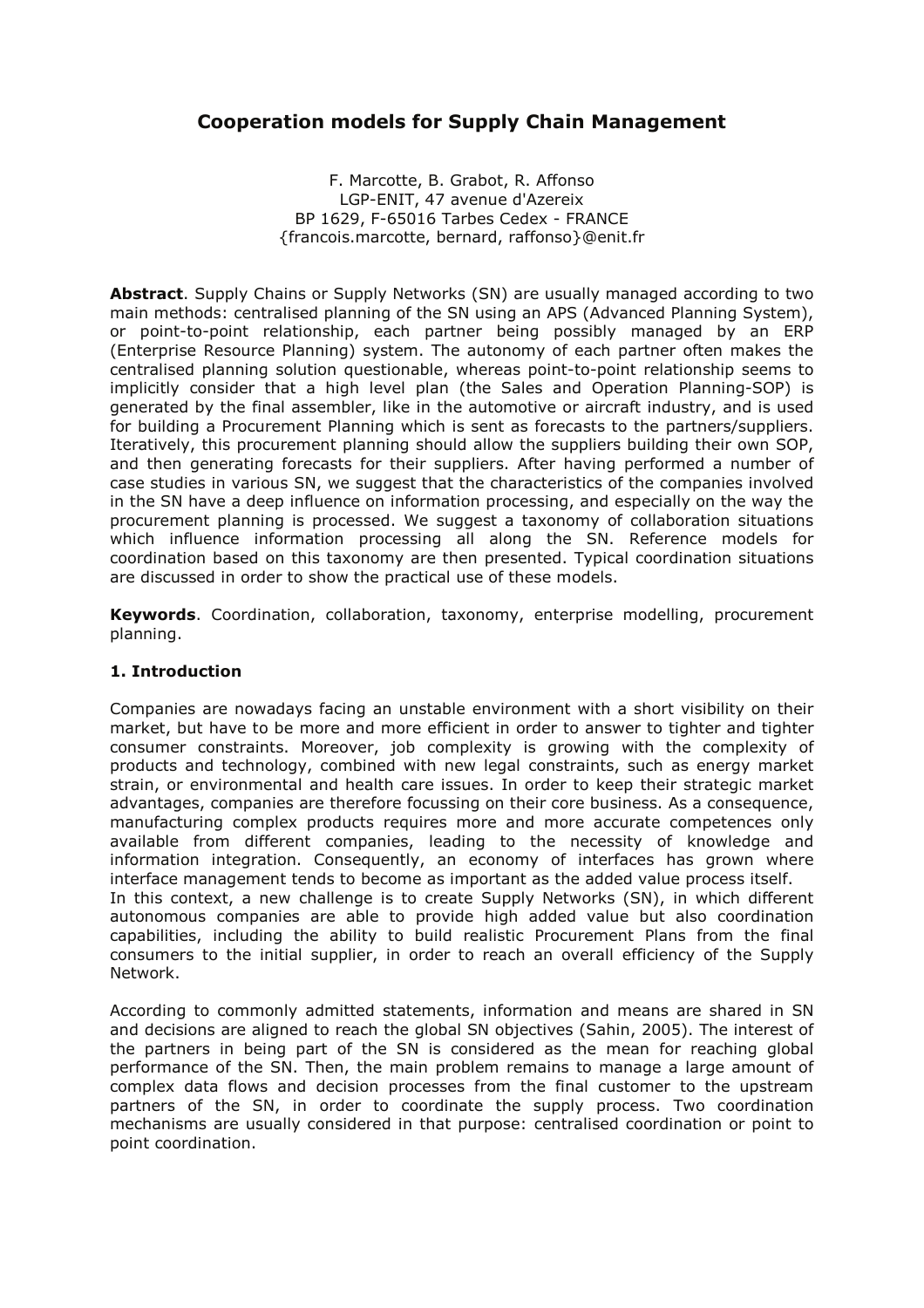In centralised coordination, decisions are made in an external decision centre controlling the whole supply network through processing, in one single step, the procurement plan for each partner of the network. Such a coordination process can be supported by an APS (Advanced Planning System) (Stadtler et al., 2005), and is mainly implemented for managing a set of workshops or distributors belonging to the same company. The reason is that it requires the partners to accept a poor level of autonomy and to share confidential information (e.g. related to costs or capacity). This can hardly be acceptable for independent companies, moreover belonging to several SN.

For autonomous companies, having their own financial and technical strategy, a point to point process is usually considered as the ad-hoc coordination mechanism. In that case, it seems of common sense that the procurement plans are generated successively by each individual company using the MRP logic (Orlicky et al., 1994), usually through ERP (Enterprise Resource Planning) systems, starting from the end of the SN. These middle/long term procurement plans become forecasts for their suppliers, and so on (see Figure 1). In that context, many research works focus on tools and methods able to optimise these plans and the inventories which are their consequence, in order to provide agility and reliability at low cost.



Figure 1. Point-to-point coordination in a SC using MRPII

However, reality is much more complex. A company belonging to several SN receives several procurement plans, on which an arbitrage should be made, according to local constraints and strategies. Then, depending on this local coordination process, the procurement plans may be accepted, questioned, adjusted or negotiated with the customer, who will accept or not such a situation.

So, it appears that the coordination process along the SN may be very different from a simple step by step process, but may depend on the context, on the company features, on the coordination rules and on the properties of the SN itself. On that base, we suggest in this article to analyse different types of relationships that may exist between companies, depending on their main characteristics. Our objective is, as a second step, to choose methods and tools of information processing which would be better adapted with these relationships.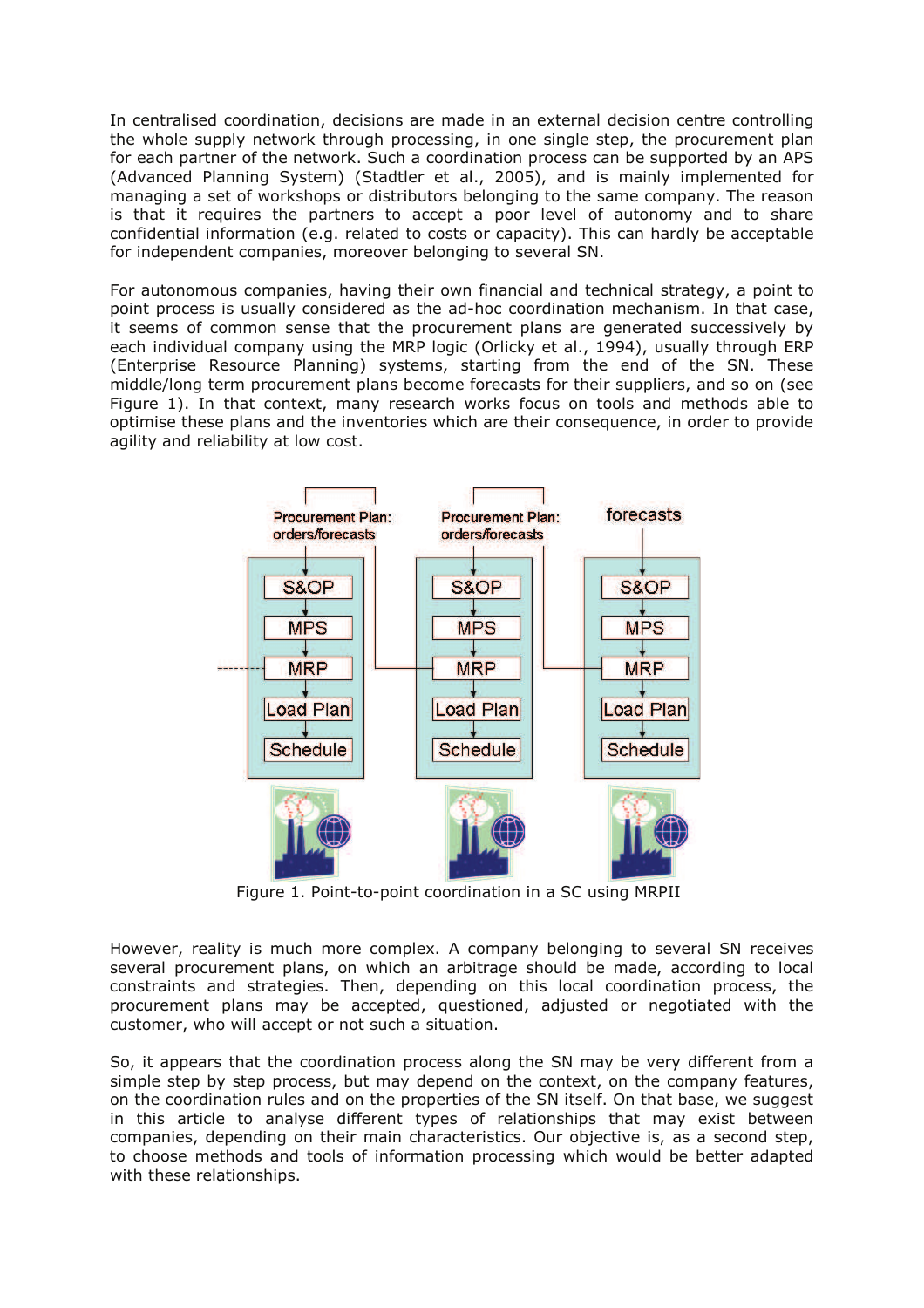This article is structured as follows: a short state of the art of Supply Chain management will first be described, showing that an almost unidirectional information flow is usually considered. This will be compared to case studies showing that reality may be sometimes different. In the third section is suggested a modelling framework for multi-site coordination based on the GRAI tools (Doumeingts et al., 1994). A taxonomy of coordination situations will be proposed and described using this framework in section 4, providing a base for suggesting coordination models in section 5. In section 6, the proposed model is applied for analysing the coordination in a complete SN. Then, directions are provided for choosing the most relevant information processing approaches on the base of the various coordination process requirements described in section 2.

## **2. State of the art and industrial examples**

#### *2.1 Literature survey*

A centralized control of the Supply Chain potentially allows to better meet the global SC objectives (Sahin, 2005). In that purpose can be used tools such as APS, allowing to optimize the material flow between several distant manufacturing entities (Stadler et al., 2005). Other tools may also be considered, like ERP systems (Kelle et al., 2005), portals (Carlsson et al., 2004) or more generally Internet (Garcia-Dastugue et al., 2003), commonly used to coordinate companies in a centralised way. Centralized control has motivated many studies in the research literature, which often consider that coordination by integration characterise Supply Chain Management (see for instance (Christopher, 1992, Lee et al., 1997, Stock et al., 1998)). Beamon (1998) presents a survey on supply chain modeling techniques considering the supply chain as a whole: through deterministic, stochastic, economic or simulation models, the supply chain management and planning problem is solved by the optimization of decision variables all along the Chain. A more comprehensive and recent review on Supply Chain control by global optimization is given by Geunes et al. (2003). The beneficial effects of information sharing through centralised analytical models is also analysed in studies like (Cachon et al., 2000) or (Thonemann, 2002). Collaborative Planning, Forecasting and Replenishment (CPFR), initially suggested by the VICS (Voluntary Interindustry Commerce Standards) in 1996, has a quite similar view, aiming at integrating companies for developing business plans and forecast between partners. This approach has been the base of many research papers like (Chung et al., 2005).

On the other hand, authors like Kok et al. (2003) have emphasized the hierarchical nature of supply chain management but have also insisted on the interest of decentralized decision models, for both decreasing the amount of data to be processed and keeping a local autonomy, hardly questioned by the centralized model. Such a mix between centralization/integration and cooperation has been promoted in various types of works. Coordination can for instance be obtained through pricing (Bernstein et al., 2006) or revenue sharing strategies (Cachon et al. 2005). More practically, Malone (1987) defines coordination as a pattern of decision making and communication among a set of actors who perform tasks to achieve goals. Some authors (Thomas et al., 2000, Génin, 2000) consider that the Sales and Operations Planning (S&OP) is a relevant process for providing coordination and integration intra- and inter- companies, while keeping their decision autonomy among the SC. In that case, the S&OP is often considered as generated by the final assembler, like in the automotive or aircraft industry, and is used for building a Procurement Planning which is sent as forecasts to the partners/suppliers. Iteratively, this procurement planning should allow the suppliers themselves to build their own S&OP, then to generate forecasts/procurement plans for their suppliers. Such approaches can be considered as providing a framework for cooperation, usually understood as including a dialogue between partners. In all the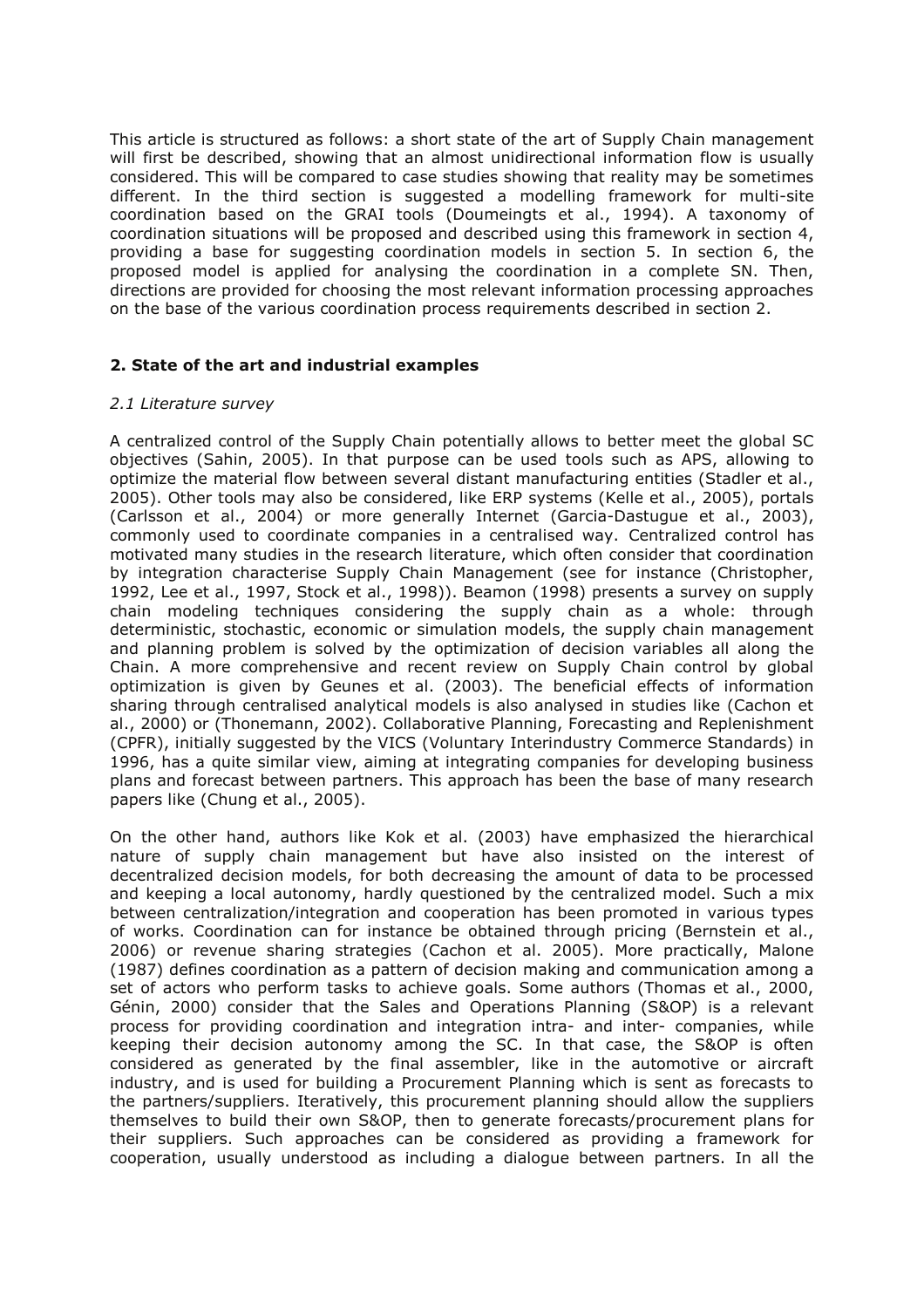cases, the final goal is to define a framework for a win-win policy, also based on the development of mutual trust (Durango-Cohen et al. 2006)

This idea of an upstream main information flow providing a global framework for decision making, completed with point to point cooperation allowing local adjustment, is very consistent with industrial habits. Nevertheless, it leads to the implicit idea of a uniform way to process information all along the chain (see Figure 1). In that context, any occurring problem is interpreted as a difficulty to process information adequately. As a result, the use of supplier assessment tools is generalised, together with programs aiming at improving their competence, seen as their ability to process information in the expected way (see for instance (Prahinski et al., 2005)). Within this global framework, a classification of the levels of cooperation has for instance been suggested by Lauras et al*.* (2004), according to the type of data and data processing facilities exchanged between companies. Different types of cooperation are also detailed through a literature review in (Albino et al., 2007), showing that cooperation is mainly considered at a mid-term level, e.g. through agreements or contracts aiming at risk sharing or definition of common design tools. Operational cooperation is addressed by (Parrod et al., 2007) in the case of project-supply chains, consisting mainly in negotiation dealing with capacity booking. The influence of the type of suppliers on the SC is considered in (Haffmans et al., 2003) and (Demeter et al., 2006), but the identified characteristics are considered as influencing mainly SC design, including partnership definition and contracts, but not really the way information is processed along the SC. The dominance between partners is considered in (Hua et al., 2006) as a consequence of demand uncertainty; again, the influence of this type of relationship on information processing through the chain is not fully explored.

Decentralised approaches are also a topic of interest in the research community, especially using negotiation through Multi-agent systems (MAS) (see for instance (Ulieru et al., 2002, Nissen, 2001 or Archimède et al., 2003)). Nevertheless, the global supply chain performance is hardly consistent with local approaches, which sets questions regarding the short term industrial applicability of such studies. Especially, they suppose perfect collaboration willingness from each partner, and an equal-to-equal collaboration position in the SN.

Constraint based approaches are also often promoted for supply chain management (Schragenheim et al., 2001), the coordination process being seen as a complex bidirectional information exchange, where procurement plans are first built with the most constraining supplier in the whole SN. The procurement plans are then built out of these local plans at the upper level of the SN (the final assembler for example) and distributed to the other lower levels.

It can be seen that many approaches and tools can be considered for supporting the collaboration process along the SN. Nevertheless, their exact domain of interest is seldom addressed. As a consequence, we found interesting to compare this short survey to industrial habits: this has been done through interviews of supply chain managers in various companies, as detailed in next section.

#### *2.2 Industrial examples*

The following examples on real practices in supply chains do not pretend to any kind of exhaustiveness, but aims at illustrating that reality is often inconsistent with the ideal framework summarized in Figure 1.

#### 2.2.1 Type of considered supply chains

This study has mainly been conducted in the south-west part of France, where an important number of companies work for the aeronautic/aerospace industry. Some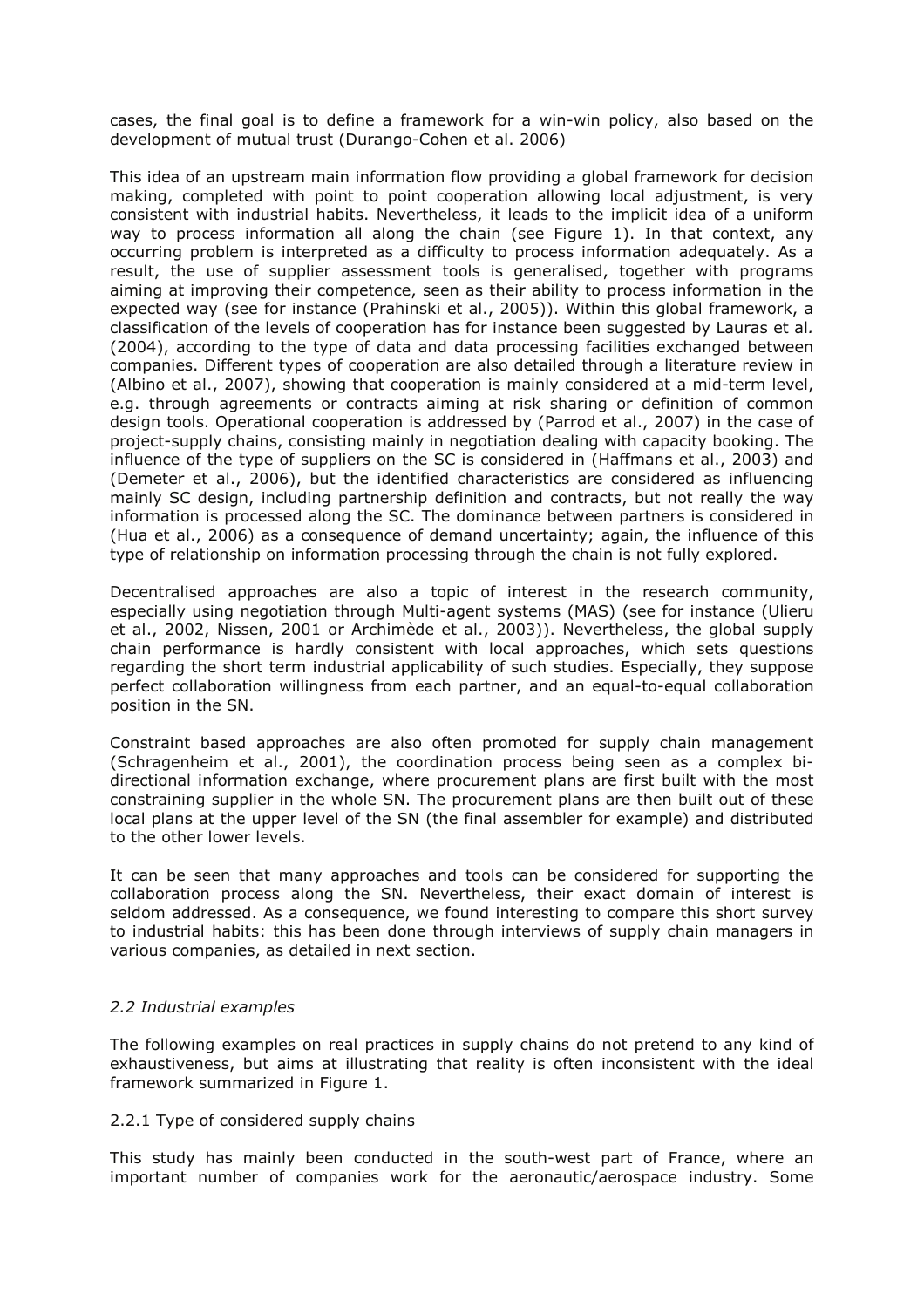specificities compared to other large supply chains (e.g. in the electronic, agro-food or automotive industry), is that the considered products are rather expensive, complex to manufacture and require long cycle times: we are mainly in a make-to-order perspective, on the base of middle term programs. The final demand does not concern very large quantities, and is mainly subject to slow variations through time. Another interesting point is that an important part of the added-value on the product is given at the end of the supply chain (30 to 40%), where large companies are found. Therefore, companies are usually smaller in the middle of the chain, the raw material providers belonging usually to large industrial groups.

A simplified typical structure of such supply chain is illustrated in Figure 2. Tier 0 is usually a large company which designs and assemblies complex products, like aircrafts. Tier 1 suppliers can be other large companies which design and manufacture large subsystems of the aircraft (engine, landing gear, air circulation system, actuators...). At tier 2, these companies use smaller enterprises (which are often SMEs), manufacturing precision parts or simple sub-systems. These companies usually sub-contract thermal or surface treatments to specialized companies (tier 3). The raw material providers (usually steel plates) are also found at tier 3.

This simple structure is of course made more complex by the fact that a company or a type of company can be present at different levels of the supply chain: for instance, companies of tier 0 or 1 also use sub-contractors performing thermal or surface treatments. Therefore, these SMEs are resources shared by companies of different levels, with the result of possible conflicts.

We have conducted several interviews of supply chain managers in charge of the coordination aspects in companies of various tiers. Some of these interviews are shortly summarized in the two following sections, with the aim to illustrate various situations, which led us to suggest the modeling framework described in sections 4 and  $5^1$ .



Figure 2. Typical structure of considered supply chains

2.2.2. The customer's side: interviews of some large companies

These companies are all large companies and in all the cases, an important part of the value of their products comes from their suppliers and sub-contractors (from 50% to 70%), which is a clear consequence of their increasing specialization. The following short summaries of the interviews are centered on the coordination mechanisms and on the information exchanged with the customers and suppliers for each company.

 $1$  the names of the companies and some of their secondary characteristics have been modified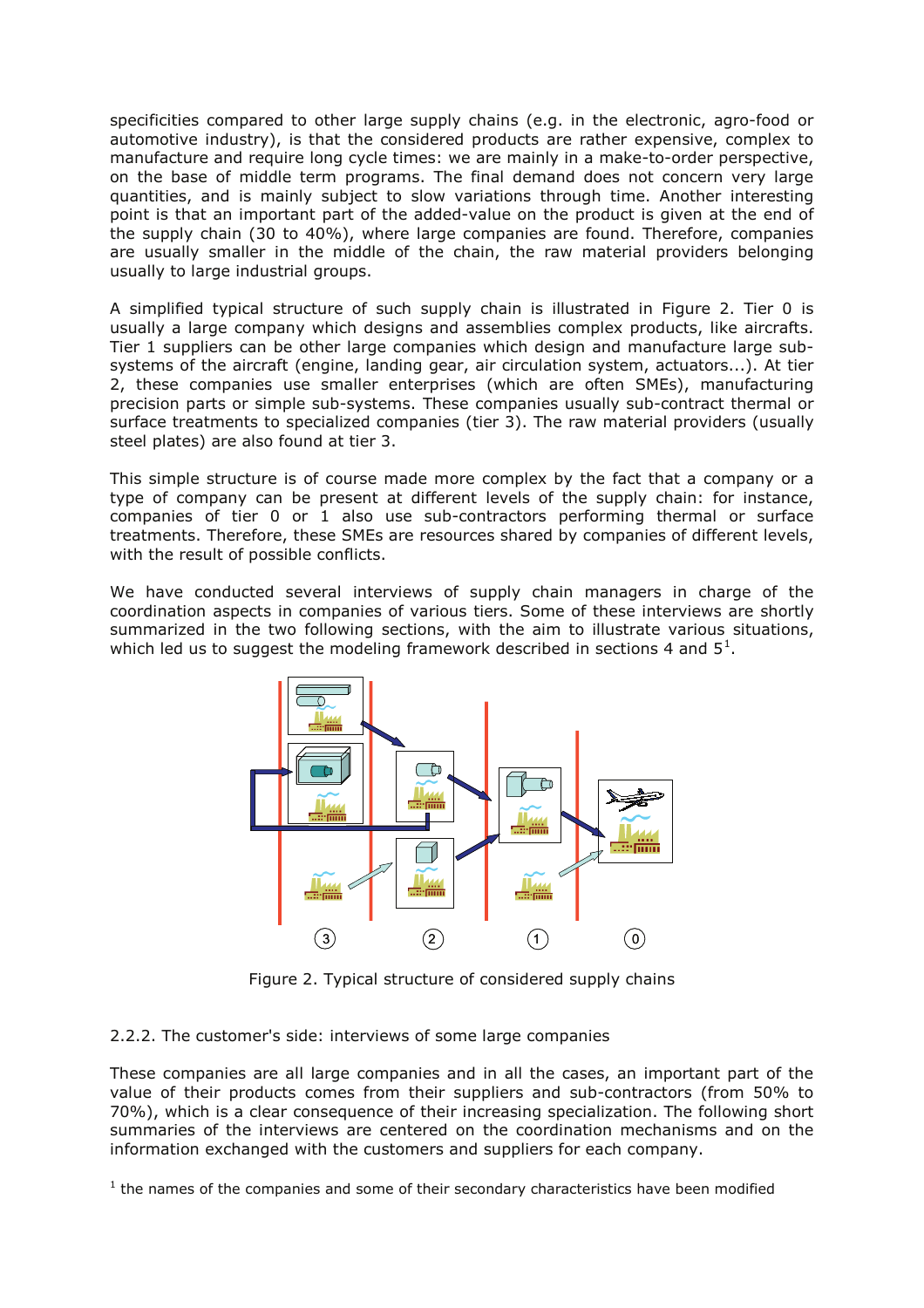**Rose**: Rose's typical suppliers are specialised in the machining of precision parts. In addition to technical considerations, they are selected according to their capacity to directly use the supply plans in their information system, and for their reactivity in case of problems (see Figure 3.).

Rose makes partnership efforts with its direct suppliers, for which they are an important customer (40 to 60% of their revenues) since they can have an influence on them, for instance for leading them to decrease their cycle time or simply making efforts to meet delivery requirements.



Figure 3. Rose supply network

For long term coordination, Rose establishes a Sales and Operation Planning, defining the global production volume, based on its own capacity but taking in account the capacity of the direct suppliers. On the base of this planning, costs and delivery requirements are negotiated once a year with these direct suppliers.

Since these suppliers can be very small SMEs, Rose manages for them the negotiation with the upstream suppliers (large providers of special steel or founders). Rose negotiates under its name quotas with these suppliers of raw materials, to define costs and volumes per month for the year.

The information exchanged weekly with the direct suppliers is a typical procurement planning, giving quantities required per week for the next 8 weeks (firm orders for the next 3-4 weeks), so that the quantities per month for the 11 following months.

In contractual documents, the consequence of a change in the orders depends on the time horizon: for the first month, Rose covers the costs induced by any change. For months 2 to 4, Rose asks his suppliers to be able to accept a variation of 50% of the quantities, and accepts to take the excess in the year in case of decrease of the quantities. In reality, Rose tries to make its supplier respect the procurement planning, whatever the changes are.

**Buttercup**: The complexity of Buttercup's supply chain is linked to the number of companies involved, but also of the fact that some suppliers (surface treatment) are involved at various levels of the same supply chain (1st tier, 2nd tier…). Buttercup itself sub-contracts surface treatment, which is one of the last operations in Buttercup routings (see Figure 4.). Considering direct and indirect (via its suppliers) sub-contracting, Buttercup represents almost 40% of surface treatment supplier business.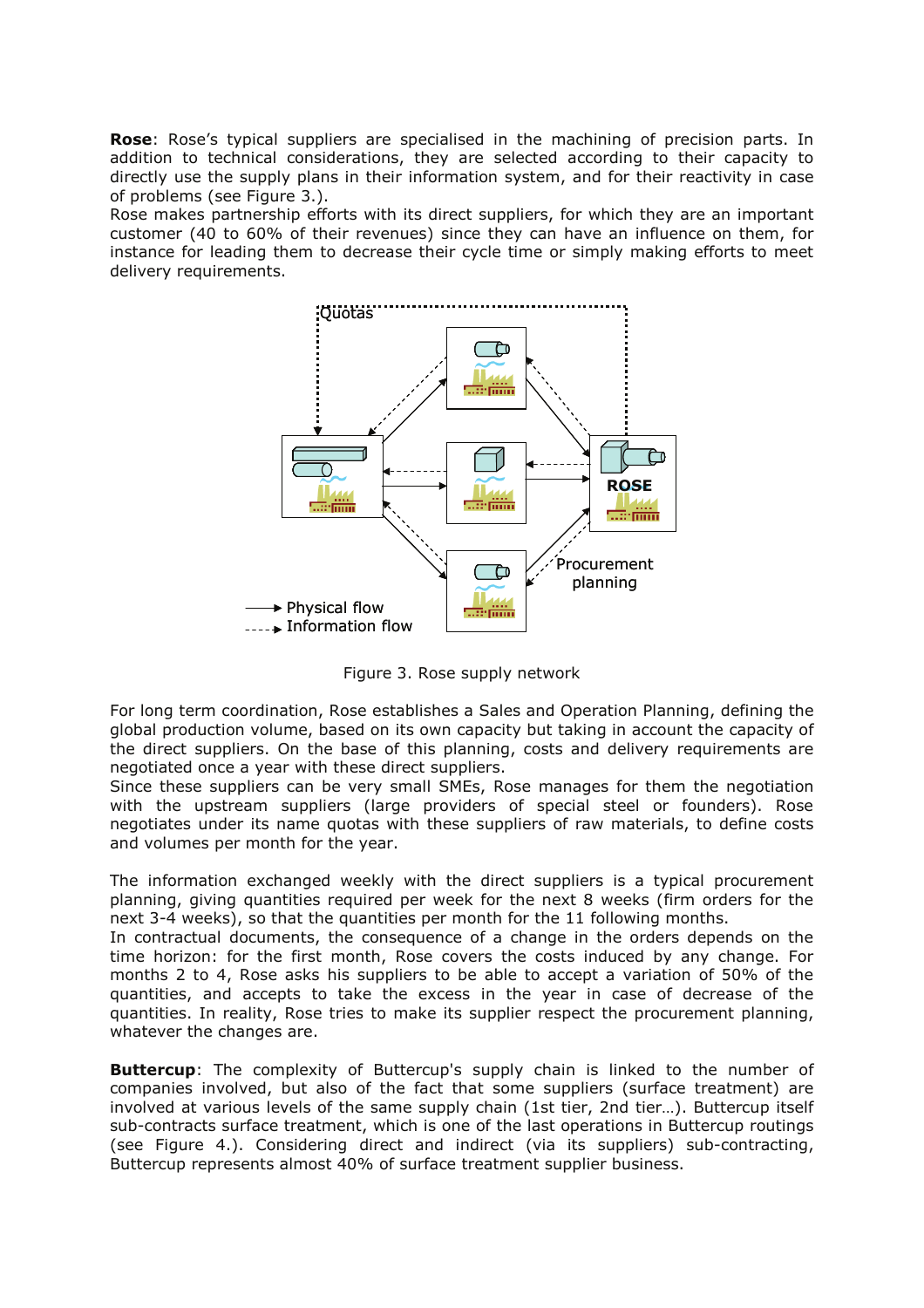

Figure 4. Buttercup supply network

Based on customer forecasts, Buttercup makes a Sales and Operation Plan. Thanks to the MPS (Master Production Schedule) and MRP (Material Requirement Planning) processes (Orlicky et al. 1994), a negotiation is performed with the surface treatment supplier to contractually book capacity per period. Buttercup Procurement Plan and Purchased orders are then established on a 18 months horizon on average. This Procurement Plan is sent to the 1rst tier suppliers on a monthly basis.

In addition to Procurement Plans, firm orders are sent weekly through a contractual document.

The operational coordination process of the supply network consists mainly in checking at least every week the job queue in the surface treatment supplier planning, from which priorities are sent to other suppliers. This operational coordination is very important for all the SN partners, especially regarding costs. Actually, surface treatment is usually the last operation for each partner, so the work in progress costs are very high for the product owner.

#### **Orchid**: Orchid designs and assembles large sub-systems for aircrafts.

The typical customer (aircraft assembler) sends forecasts giving quantities to deliver each day on a period between four and five years. This sales planning is updated each month, with a firm part of only few days (typically, two weeks).

The overall cycle time for Orchid product is around one year, including the supply of raw materials (6 months), suppliers tier 2 (2 months) and direct suppliers (2 months). The Orchid SN is illustrated in Figure 5.

On the base of its sales plans, Orchid builds a procurement planning every month for each of its direct but also indirect suppliers at tiers 1, 2 and 3 (raw materials). In that purpose, since Orchid has no contractual relations with the suppliers at tiers 2 and 3, and since he does not control the production planning at tier 1, these procurement plans are sent via the direct suppliers, with slack times added to the average cycle times. The average cycle times are negotiated once a year and checked twice a year. These cycles are integrated in a complex MRP system (based on simplified bills of materials), which allows performing requirements planning for the suppliers of the suppliers.

This process (procurement planning to tiers 1, 2 and 3) aims also at compensating their lack of internal production and procurement planning process capabilities, in order to secure upstream flows.

The delivery planning sent to the suppliers takes into account that suppliers are often smaller companies, which need more security than larger ones. Therefore, the firm period of the delivery planning is around 40 days. This firm involvement allows Orchid to prioritize its own product among all the customers of its suppliers.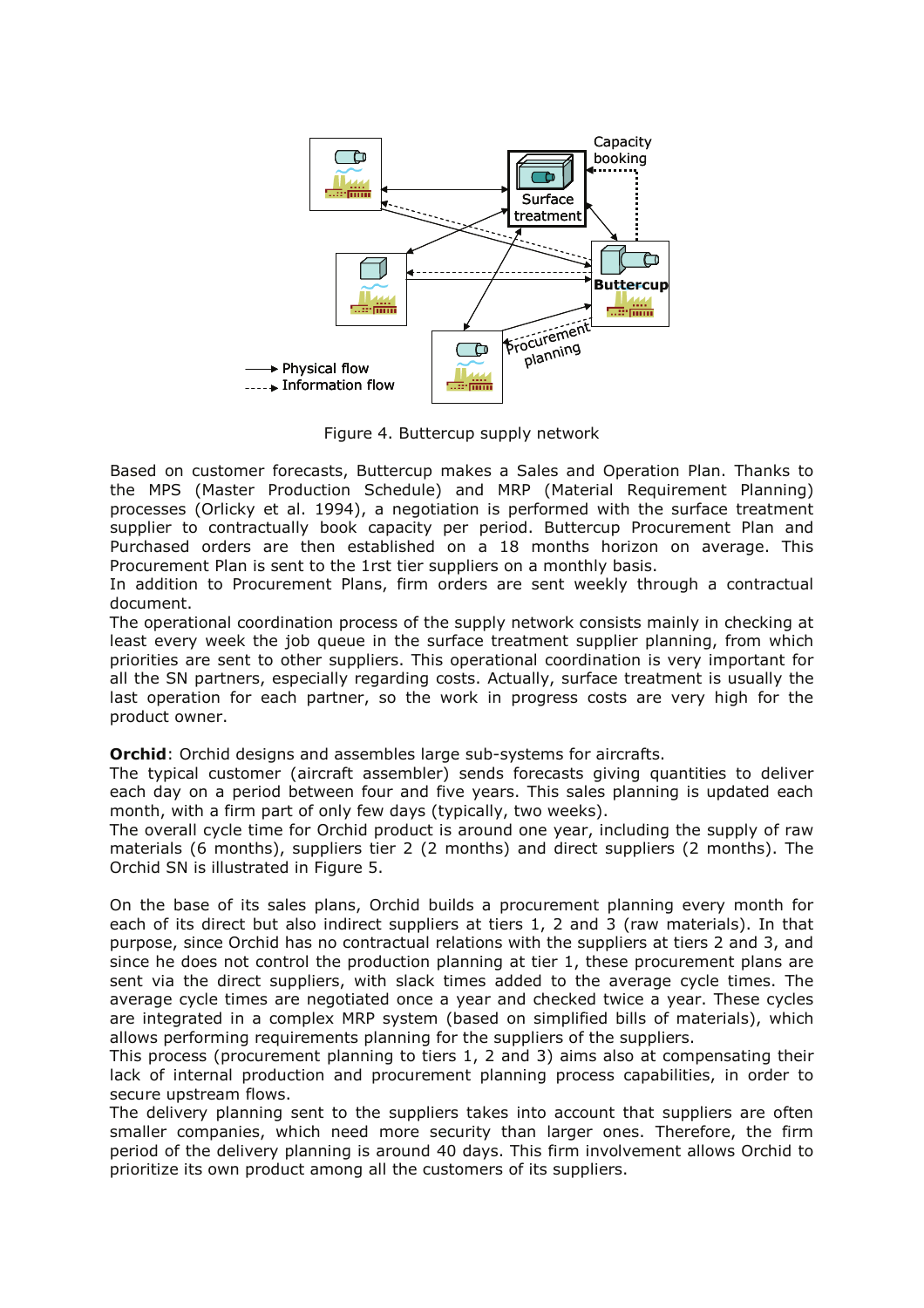

Figure 5. Orchid supply network

Two types of coordination are here performed:

- several months before the expected delivery, Orchid checks with the steel and forged parts providers that the orders are in progress, for its own orders but also for those of its suppliers, because of its influence on these providers, much larger than the subcontractors.

- 1 month before the due date, the suppliers are asked to check whether the deliveries are expected on time or not. It is interesting to notice that only problems related to the raw materials supply are usually reported by the sub-contractors. Procurement plans are adjusted according to the situation.

Finally, Orchid internal assembly is scheduled according to the suppliers' expected deliveries. The important use of temporary employees allows Orchid to adjust its capacity according to the supplier deliveries.

Orchid has an important level of work in progress because of the lack of synchronisation of the supply, due to a complex coordination based on slack time utilization.

**Violet**: Violet designs and assembles onboard equipment and systems.

Like Orchid, Violet main customers are aircraft assemblers. It has basically organised its supply network in three main groups, related to a basic ABC class analysis: strategic and critical parts (A class), non strategic components (B class), and C class.

For the strategic parts, a strong collaboration and cooperation process is established, with highly connected information systems for development, technical design and production control processes. Procurement plans are exchanged after discussions on inventory locations. This continuous negotiation and follow up process is managed in the supply department of Violet by persons individually in charge of each product.

For the non strategic components, Violet has chosen a service provider, in charge of managing this supply. The negotiated costs include a very strict delivery performance, with possible demand variations defined by given limits, secured by a minimum inventory under the responsibility of the service provider. This partner provides directly the assembly lines with kits according to the Violet MRP requirements, electronically sent every day.

For the C class components, a safety inventory of 3 months in Violet warehouse has been decided, with a supply triggered on order point.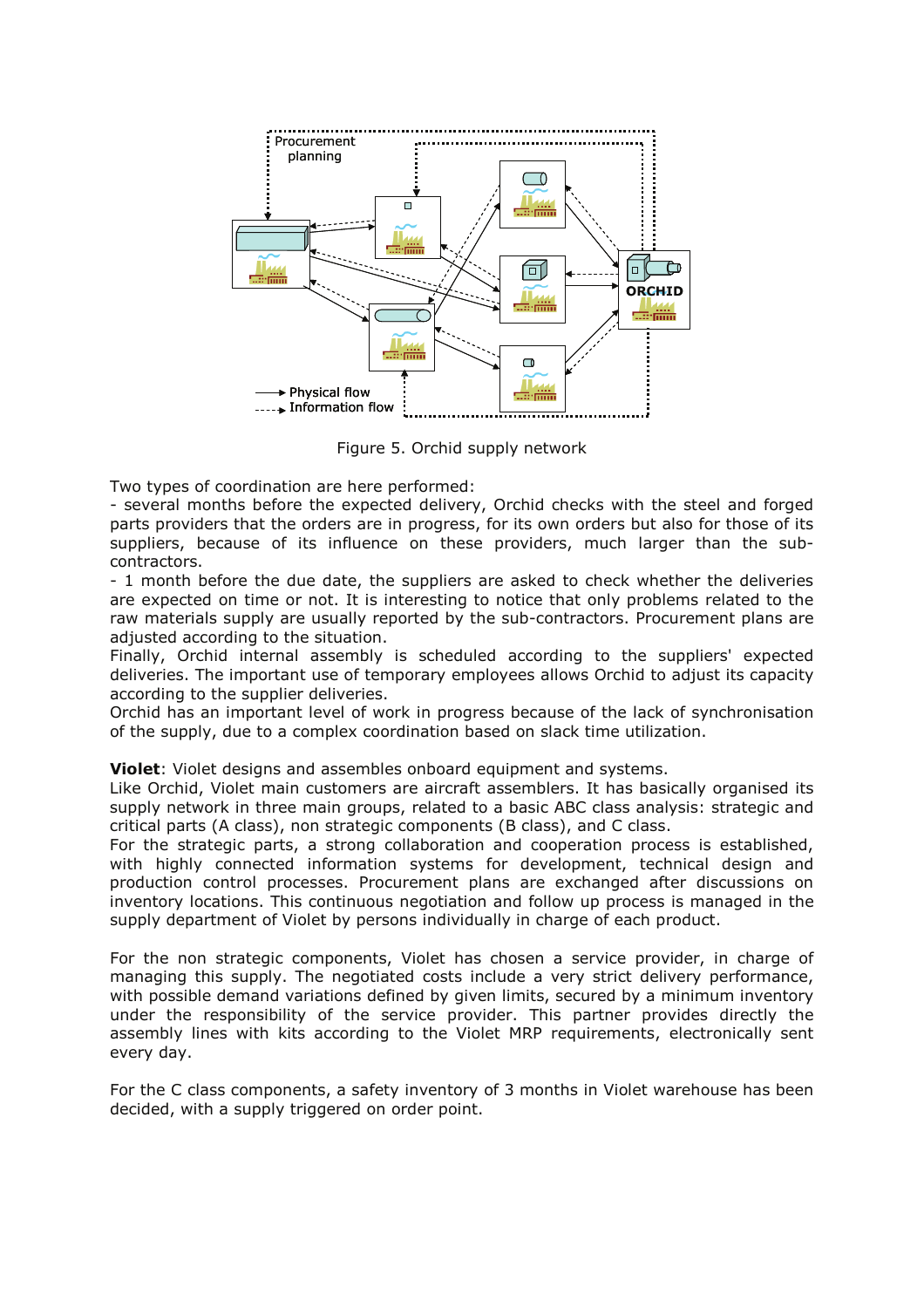After this short analysis of some characteristics of large companies involved in the end of the Supply Chains, it is interesting to also consider the case of much smaller companies, which are usually sub-contractors.

2.2.3 The sub-contractor's side: interviews in SMEs

**Lily**: Lily mainly performs turning and milling operations. Two of the companies analysed in previous sections are their major customers (with contractual relations).

Forecasts are usually provided by the customers on 3 years horizon.

When the orders are received, they are transferred in the production management tool. On that base, the buyer checks raw materials inventory (mainly steel) and decides to order or not. Depending on the estimated reliability of the customer requirements and on the accounts engagement, supply orders are created on the base of customer forecasts or only on firm orders. Only firm orders are sent to suppliers (no forecasts).

The operational management of products is done on an Excel sheet on which are mentioned the forecasts (updated when firm orders are received), the present level of inventory and the forecasted one. It is so possible to detect shortage, allowing generating orders for the suppliers. In order to try to cope with the supply problems, the production of sub-systems ("kits") is anticipated of two months in comparison with the theoretical cycle times mentioned in the Excel sheet. Therefore, the inventory level is high, also because of a poor visibility at middle term and to the increasing pressure of the customers, who often modify their forecasts.

The Sales and Operation Planning level of the production management tool is not used, neither the module of load management. Moreover, there is no link between the Excel sheet and the production management tool, which makes difficult to anticipate supply or load problems. Each Monday, the production manager calls the 2 main customers. Day by day scheduling is made once a week, depending on the priorities provided by the customers.

As they do not manage load, the capacity is often the critical constraints at short term to deliver on time. A quite important level of work in progress allows Lily to improve his delivery performances at short term, to the detriment of the working capital.

**Primula**: The Company is specialized in surface treatment, painting and chemical machining. It employs around 150 persons on two sites, and works exclusively for the aeronautical/aerospace industry. Almost all the companies previously listed are its customers.

Primula considers its work as "service": agreements have been made with the customers (more than 300) on prices and macro-cycle times of surface treatment operations. Three typical cycle times are considered: one week for simple operations, two weeks for more complex ones, and three weeks for the most complex. However, when started, the treatment should not be interrupted to avoid unexpected chemical process like oxidation before painting. The forecasts eventually sent by the customers are not used. The orders are only known "when the truck is in the yard".

When the parts arrive, their exact routings are checked, and they are processed to the first step, then to the second with only a basic management of priorities based on the type of treatment and on their due date. The major challenge of the person in charge of production management is to respect the agreed cycle times while balancing the load between the various baths and the type of treatment. This is possible since, for Primula, the work in progress is not costly, the parts belonging to its customers.

The company communicates with its customers through a web site showing the operations already done on each order, so that the remaining ones. This transparency, presented as a service, is much appreciated by the customers.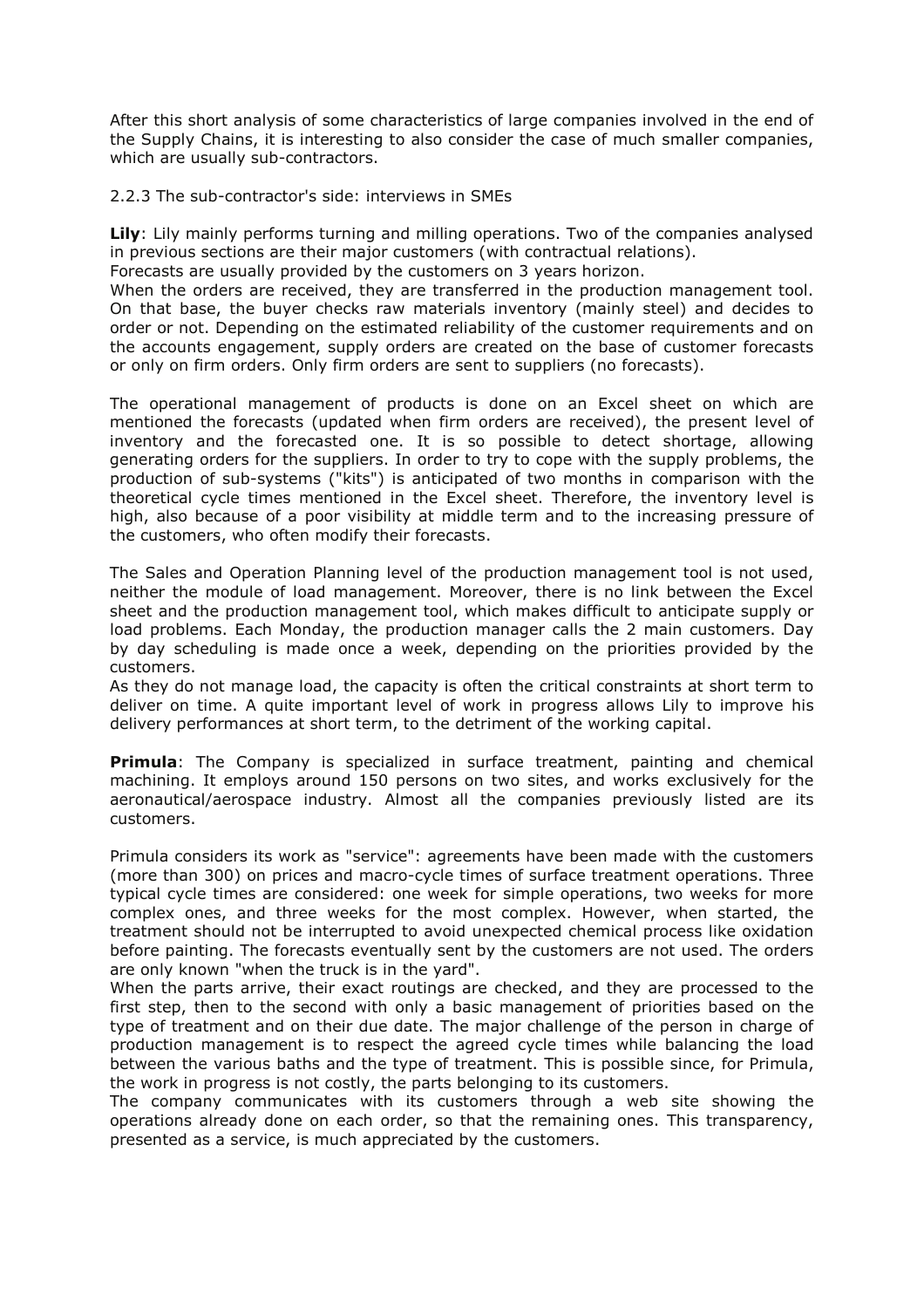#### *2.3 Some lessons drawn from these examples*

The mains lessons drawn from these examples are the following:

- information processing in the supply chain has not a unique direction: loops may be created, for instance by the interference of the customer on the suppliers (Rose, Orchid),

- new management strategies, like capacity booking (Buttercup), definition of quotas (Rose), contractual agreements (Violet), are more and more widely used. They are very different from sending orders in a MRP logic (Buttercup), and should be processed as such,

- slack times are often required for coping with late deliveries which are sometimes predictable and could be controlled by accepting to process constraints expressed by the suppliers (Orchid),

- Negotiation is useful but its complex use should obey to strict criteria, and is definitely not a global management strategy (Violet),

- there can be conflicts between the due dates required by the customers and the lead times of the suppliers; these conflicts may result in predictable delays (Lily),

- cycle times may be sometimes negotiated, and should be in that case integrated as flexible constraints in information processing (Primula),

- the way some companies process information is very different from the ideal case of Figure 1 (Lily) ; either right or wrong, this way to process information has to be taken into account for being able to foresee the possible problems resulting from it,

- the company size does not strictly condition the company power in the network (Primula),

- different levels of coordination exist with different expectations and constraints (Rose, Buttercup, Orchid).

According to this survey, coordination along the SN is not a simple point to point process, where information moves from the downstream company to upstream suppliers, but a rather more complex bi-directional flow, where company characteristics and supply chain properties influence the coordination mechanisms, and therefore should influence too the information processing.

The objectives of our study being to be able to specify which kind of information processing approach is relevant for which SN and for which company, it is important to understand these coordination mechanisms and the context in which this coordination is made.

In the following parts, we present first a model aiming at understanding the coordination process as a set of interrelated decision makings, based on specific types of information. As a second step, we will propose a taxonomy to analyse collaboration situations.

## **3. A decision frame to describe the coordination process**

Many methods and modelling tools have been defined for enterprise modelling, including CIMOSA (CIMOSA Association, 1996), PERA (Williams, 1994) or PETRA (Berrah et al., 2001) which have a general purpose, others like ARIS (Scheer, 1999) being dedicated to process modelling. We have chosen here the GRAI model (Doumeingts et al., 1994) because of its well known ability to represent the decision making environment, including the elements required to coordinate an added value process, according to the performances to be reached.

#### *3.1 Basic model*

In the GRAI framework, a decision is defined by a "decision frame" which identifies the main elements required to make a decision (including a coordination decision) (cf. Figure 6): the objectives, the decision variables and the constraints.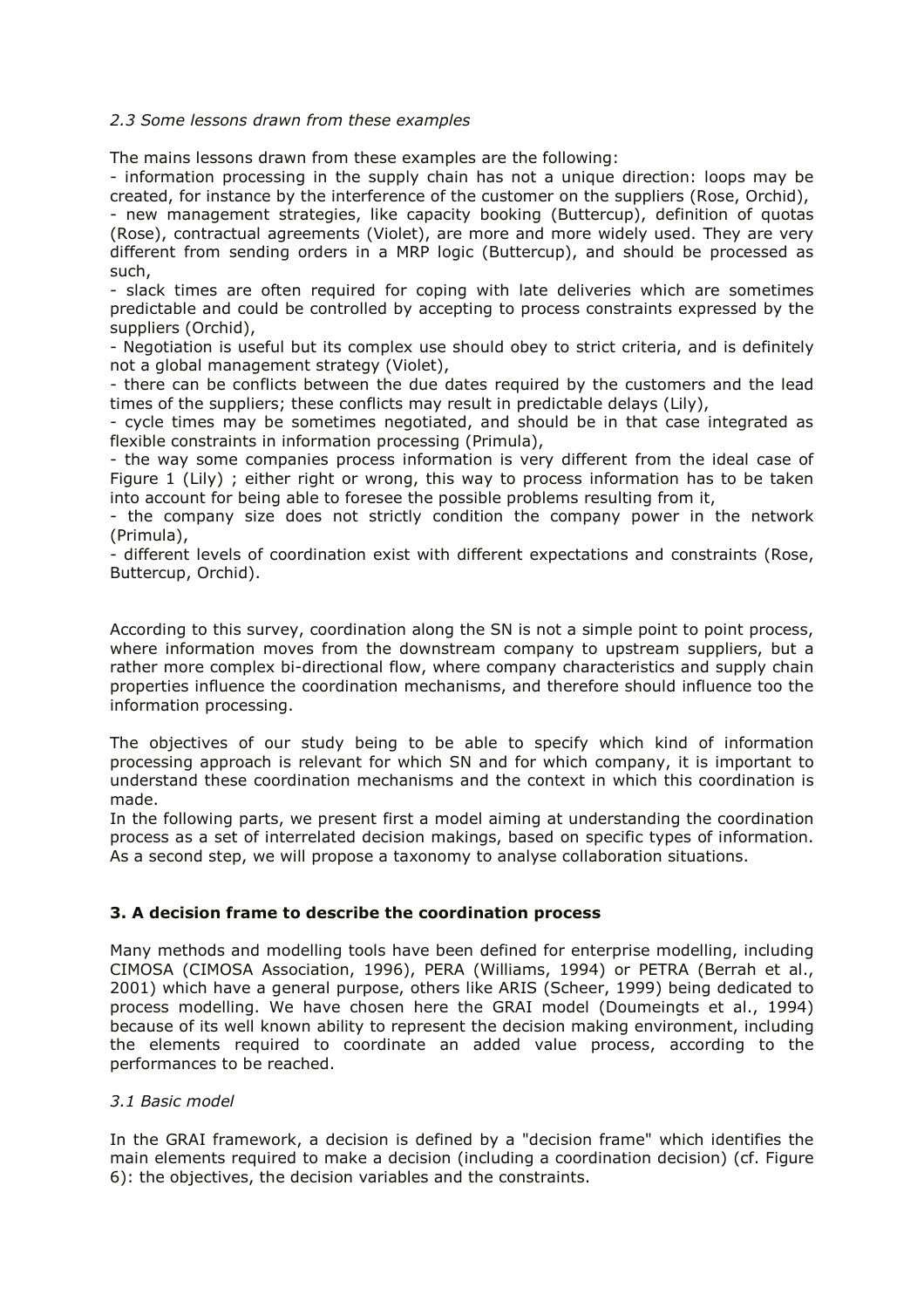**Objectives:** results or performances to be reached by the added value process. Once the objectives are defined, they will be structured in a hierarchy.

Let us underline that the way this hierarchy is defined may influence the choice of a decision support method for this decision activity. A possible solution is for instance to consider that the main objective will be the priority (objective to be absolutely satisfied), the others becoming criteria which optimisation will allow ranking possible solutions. For example, if the first objective is "customer service" and the second "cost minimisation", the manager will look for solutions which allow the added value process to respect customer requirements, and will then select the less costly solution (lexicographical approach). In that case, several optimisation criteria are successively applied. If it is considered that the objectives have to be taken into account at the same level, but can have different importance, many studies suggest to build a complex objective function using weighted criteria. Another method is to build the Pareto front on the solution space, i.e. the set of solutions for which increasing the satisfaction of an objective requires to decrease at least the satisfaction of another.

It is so clear that the way a set of objectives is considered may influence the methods chosen for building a solution. Similarly, one of the aims of this study is to analyse the link between the coordination process and the methods used for building procurement plans.

In all the cases, the performance objectives are related to performance indicators allowing monitoring their satisfaction.



Figure 6. Decision frame according to the GRAI model (Doumeingts et al., 1994)

**Decision Variables:** parameters that modify the added value process properties in order to reach the expected objectives (performances). These decision variables may be local or they can be provided by external partners. For example, in order to meet manufacturing objectives, the company can use overtime, temporary workers, but could also adjust the procurement planning, in accordance with its customer, or use a network of sub-contractors.

**Constraints:** limits of use of a decision variable. These constraints may have two origins:

- type 1: they may express technological, contractual or legal limitations in the use of the decision variables, like "sub-contracting has to be planned two weeks in advance", "the overtimes are limited to 120h/month", "inventory cover is limited to 5 days ", etc.

- type 2: they can also come from external partners, like customers or suppliers. An example can be the inventory level limited by the customer, the delivery date (with penalty for delay or advance), the maximum amount of raw material the supplier can provide, or the capacity available from the sub-contractor.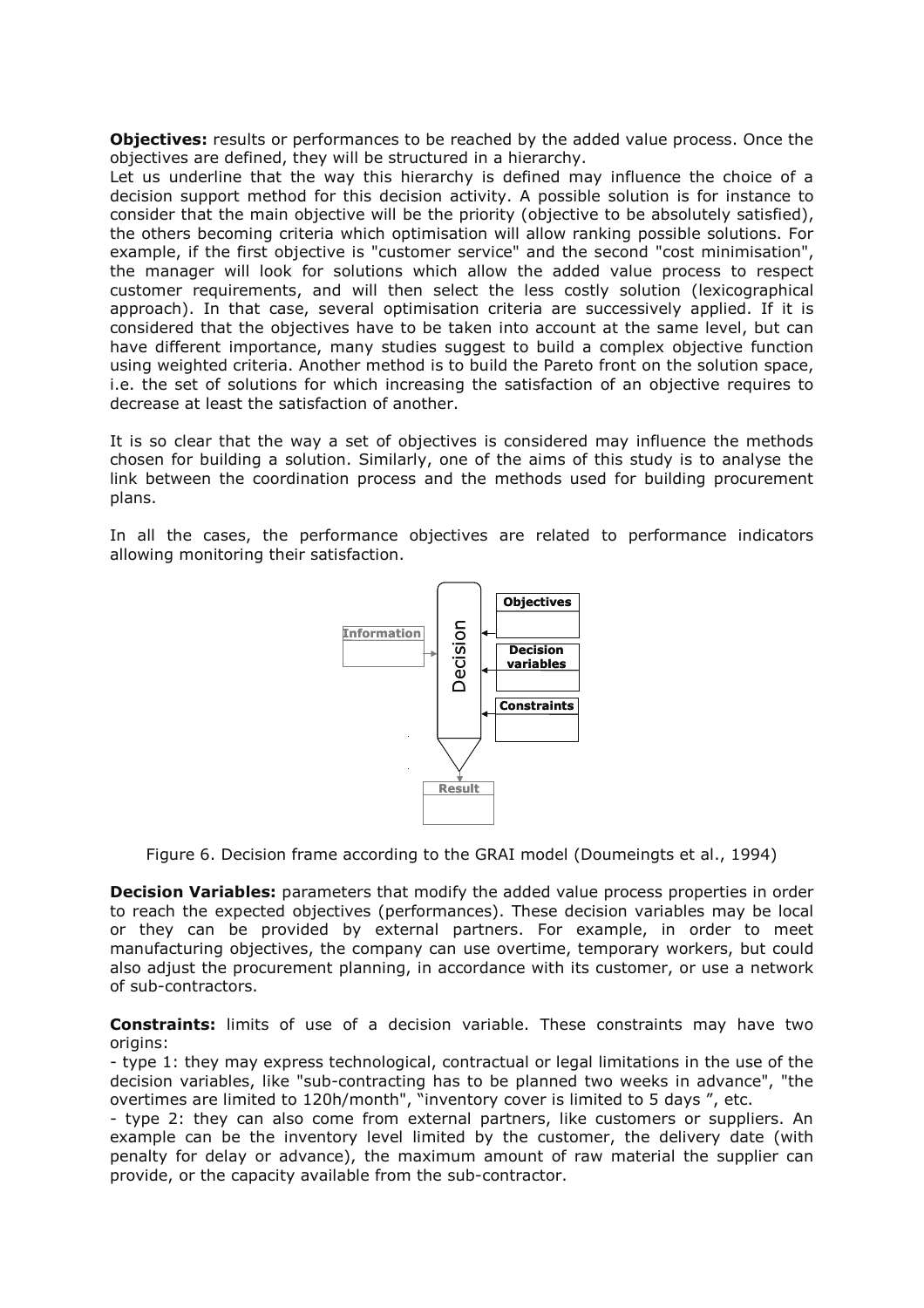All additional information allowing to make decision, like follow up information, backlog, inventory level, supplier capabilities, etc., is included in the "Information" box of Figure 6.

An example of decision frame is presented in Figure 7. It defines precisely the frame (represented by the large arrow in Figure 7.) of the coordination process which is performed.



Figure 7. Example of decision frame

## *3.2 Application to the SN context*

The concept and definition of decision frame is also relevant in the context of the coordination of the whole added value of the SN, with the objectives of the SN, the available decision variables at the level of the SN, and the related constraints. Such a SN decision frame is illustrated in Figure 8.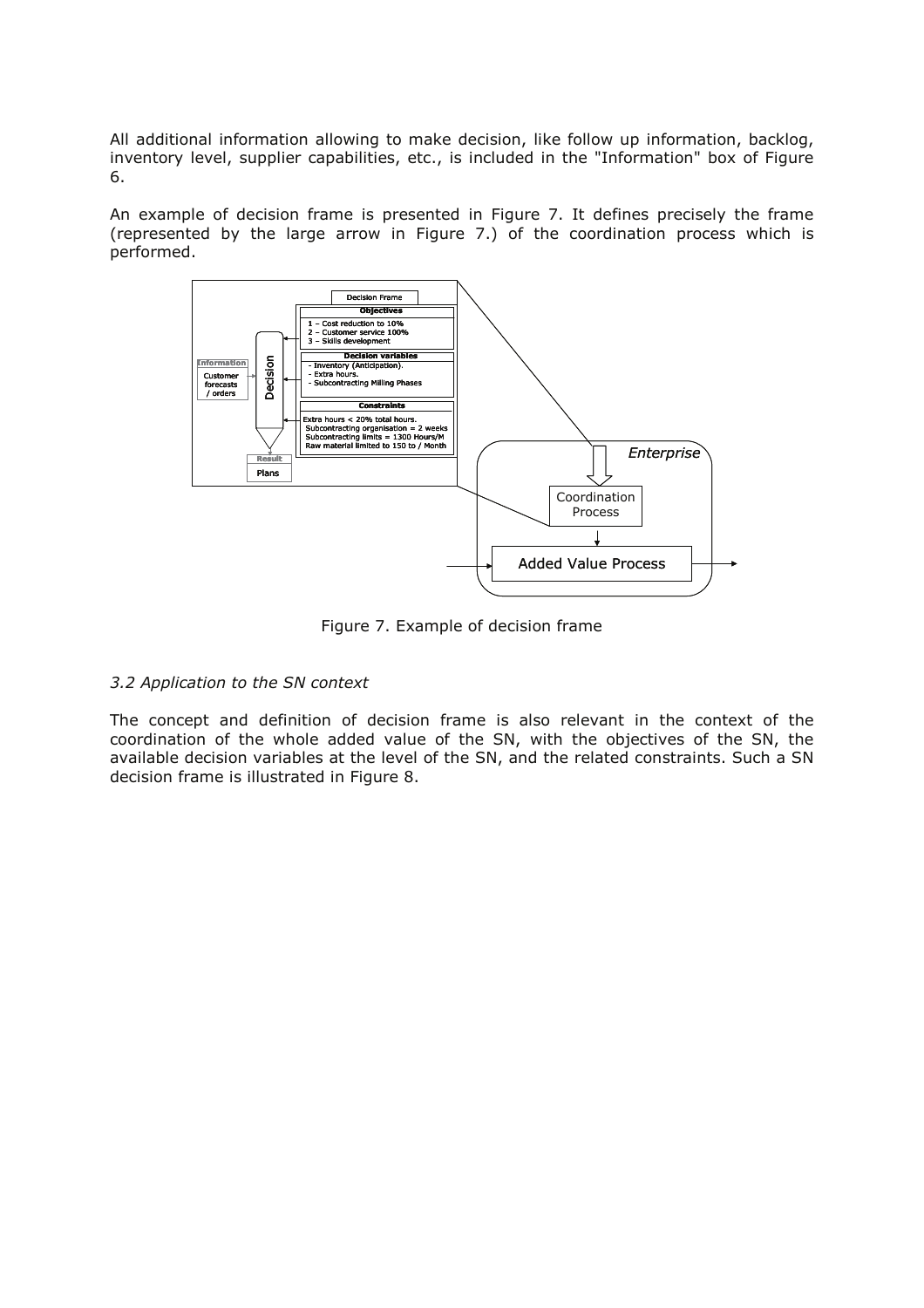

Figure 8. Example of SN decision frame

In a SN, the purpose of the coordination process is to specify the requirements for each partner (through procurements planning for example) so that the global performance of the SN will meet its objectives. It should also take in account the partner's constraints, or distribute the adjustment variables, like time slot, inventory, quantity to be delivered, etc., so that the partners can adjust the requirements regarding their local constraints. The allocation of decision variables from the SN to its various partners is a key point for defining a consistent coordination process: it is for instance clear that two different partners should not act on the same decision variable separately.

On the other hand, the distribution of decision variables among distributed decision centres, together with their constraints of use (type 1) is a key point for defining a compromise between optimised and flexible decision making. Moreover, more decision variables allocated to each partner means more flexibility, but more difficulty to meet the global objectives in every situation.

Therefore, a company in a SN has to take into account the SN requirements (see Figure 9), in addition to its local frame. These local SN requirements are usually expressed through the procurement planning received from its direct customer, or from the SN pilot if it exists (see Orchid, which provides procurement planning to tiers 1, 2 and 3). Then, the arbitrage between the local decision frame and the SN requirements has to be addressed.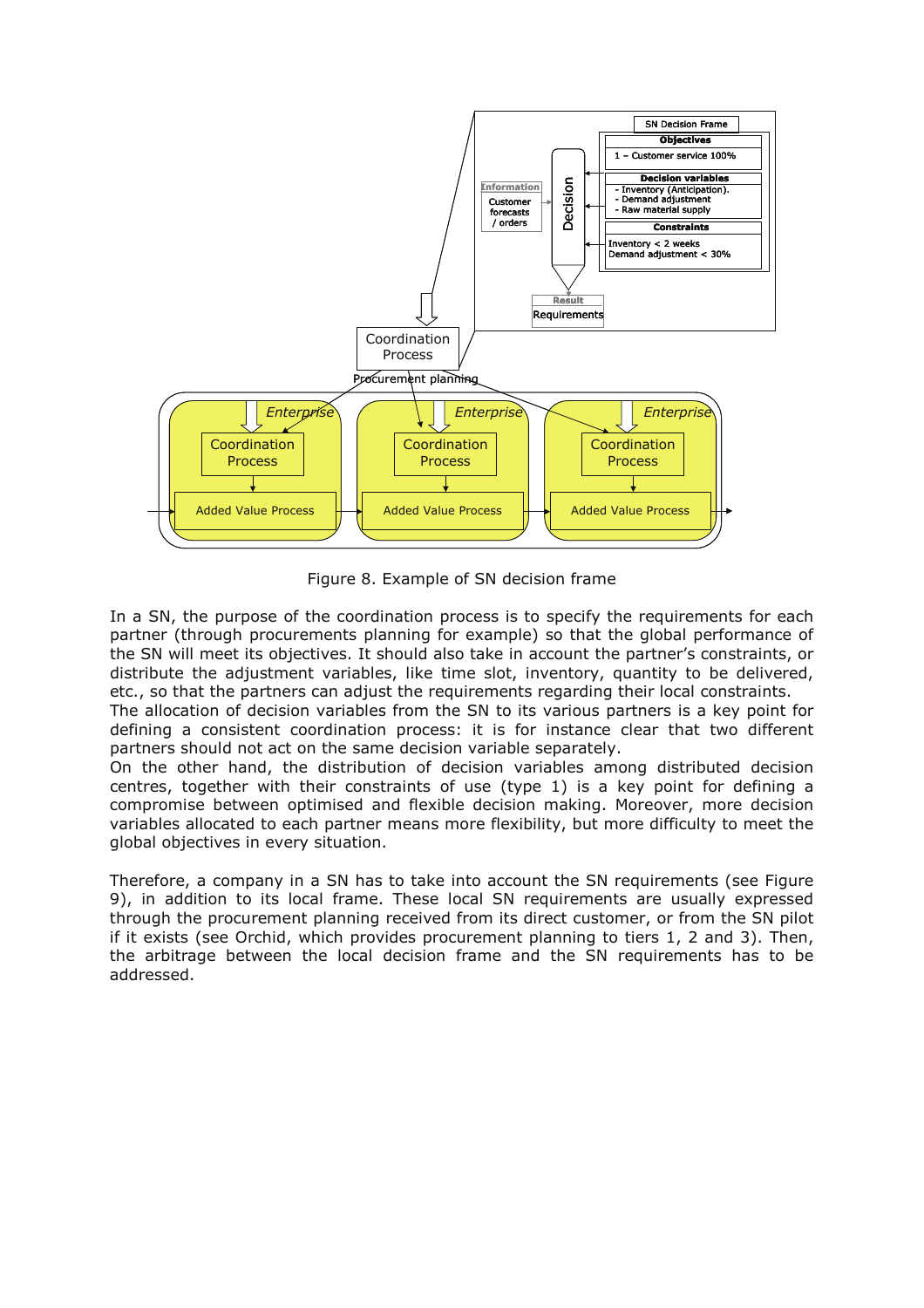

Figure 9. SN requirements and local decision frames

Depending on the context, the arbitrage between the Local decision frames and the SN requirements will be different.

Actually, we have seen in our case study that the local interpretation of the procurement planning is not unique, but depends on the situation defined by the respective characteristics of the company, of its customers in the SN, and of its suppliers in the SN. In an ideal situation, the objective of the SN, like "100% service level", should become an objective for each company in the SN, or even a local constraint (which must absolutely be respected).

In applying this model to real situations, we have seen that the coordination process between the local decision frame and the SN requirements was dependent on the collaboration context. Actually, according to this context, the information received by a decision centre could be interpreted in different manners. For example, a company which receives a procurement plan from the SN can interpret it as an *objective* to be reached or as a *constraint* to be respected, or simply as *information* to be processed among other requirements.

For example, when Primula's manager tries to balance work load as its first objective, the SN service level becomes locally a criterion to be optimized after the work load is balanced. If the company would consider the procurement planning as a priority, the SN service level would also be locally the first objective. The Primula planning rules should in that case aim firstly at trying to respect the delivery dates.

So, to better understand these coordination mechanisms, we have tried to identify the factors to be considered in order to specify this interpretation process which conditions the coordination mechanisms.

#### **4. From company and SN characteristics to a taxonomy of collaboration situations**

The collaboration context influences the way companies arbitrate between local requirements (local decision frame) and SN requirements, expressed through procurement plans.

The purpose of the collaboration seen from the SN perspective is to promote negotiation between the companies in order to increase the SN global performances, instead of local optimization by each company on its own objectives.

Based on our case studies and interviews, we have identified many factors, which influence the relationships between a company and the SN in which it is supposed to contribute. Some of these factors are:

- the weight of the SN in the local business (see Rose),
- the contribution of the company in the added value process of the SN (surface) treatment for Buttercup),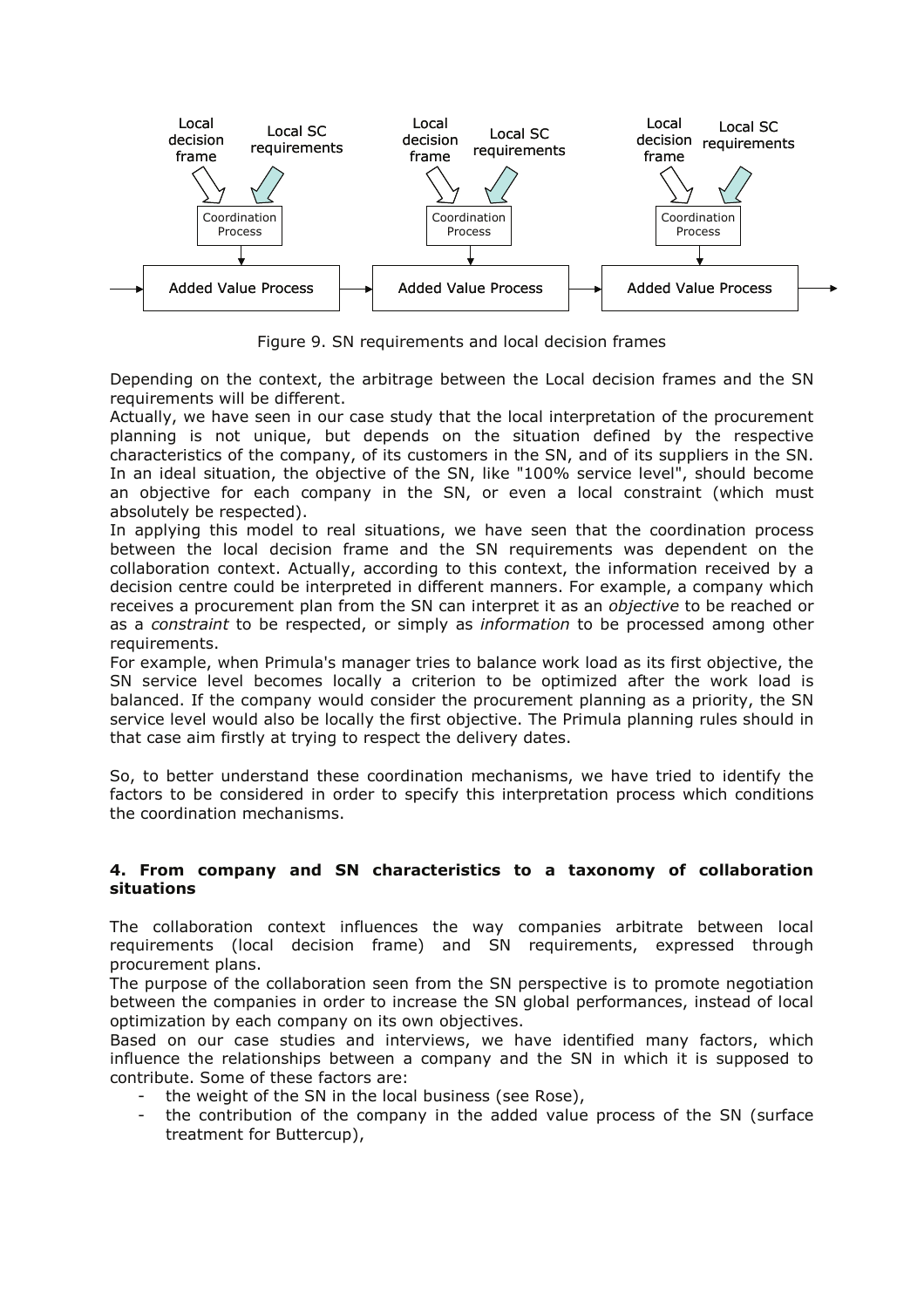- the capacity for the company to provide an answer to SN requirements, i.e. the capability and capacity of processing the procurement plan, using ERP / MRP system (see Orchid),
- the quality of the procurement plans, in terms of reliability (Buttercup),
- the reliability of the company in terms of customer service (Orchid or Violet),
- the market environment, in terms of concurrency,
- the service level (product development, after sale service, helping out,...),
- the financial, logistic, technical and SN downstream risks (related to the company contribution),
- the strategic plans of the company and the strategic perspectives from the SN point of view (the willingness of the company in belonging to the SN or the willingness of the SN in having the company in the SN).

Another important factor is the time horizon on which the coordination takes place. Especially, at short term, the technical and logistic constraints lead to different coordination mechanisms. For example, Buttercup negotiates on long term with the surface treatment supplier to contractually book capacity per period, and controls its own workshop on short term, according to the surface treatment supplier decisions.

At the moment, we have not strictly defined the way to combine all these factors and their individual influence, but, based on our case study, we propose, as a first step, to consider two synthetic criteria resulting from the combination of these factors:

- the influence of the SN in the company,
- the influence of the company in the SN.

These two criteria are in our opinion representative of the current balance of power between the company and the SN.

The influence of the SN in the company can be considered as a complex aggregation of various factors such as: amount of SN business in the company, willingness of the company to be in the SN according to its own strategy (new market opportunities, skills development, partnership,…), or fact that the company has a legal connection to other dominant partners in the SN. This first criterion will be denoted as the *SN power*.

More important is the SN power, less negotiation space is available for the company, and so, more the SN requirements will have priority in the local coordination decision. On the other hand, a partner who has a low dependency regarding the SN will have a real negotiation power to promote local requirements in its coordination process.

The company's size, know-how, market position, capacity, etc., can turn out to be critical for the SN. In that case, the company has a real strategic advantage regarding the SN business, and the company has a negotiation power which may significantly influence the collaboration situation. The company managers will be in position to favour local objectives, as long as the strategic advantage is not questioned. A basic illustration is the SN leader who tries to drive the SN according to his own requirements thanks to its power, or a sub-contractor with a specific competence which is in a strong position due to constraints on the market for this specific competence. This second criterion, denoted as **Company power**, represents to what extent the company is critical for the SN.

In Figure 10 have been summarized the four collaboration contexts (regarding coordination) according to the combination of these criteria.

**1rst situation**: this is an ideal collaboration situation. The company is important for the SN and the SN is important for the company. There is a mutual interest in collaborating. In that case, the company is **a strategic partner** in the SN.

In our industrial examples, Rose and its providers of special steel or founders, or Violet with its strategic component supplier, are in this situation. A special negotiation takes place on long term with these partners, on the base of the procurement planning.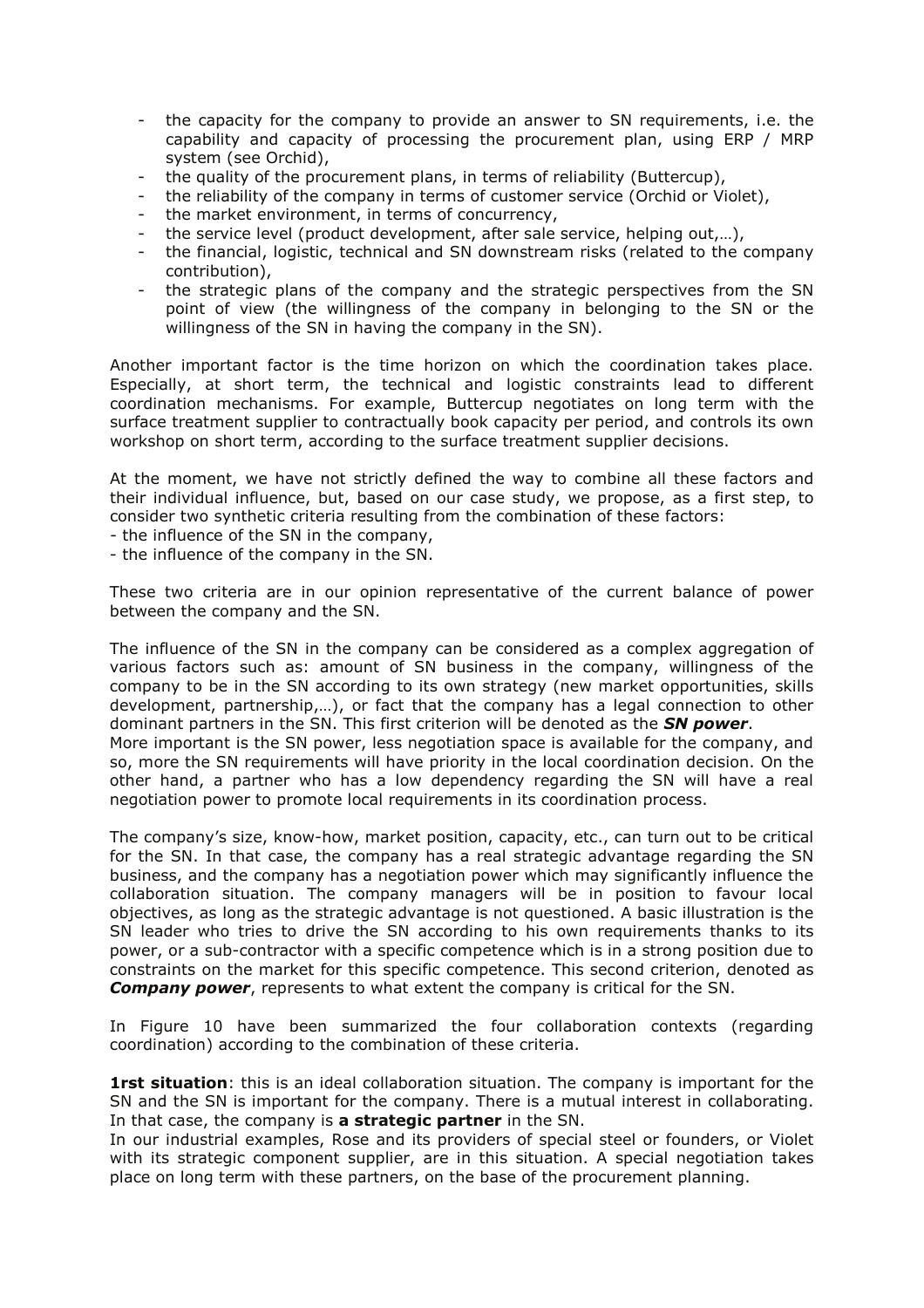2<sup>nd</sup> situation: this is a constraining situation for the SN since the company is important for the SN, but the SN cannot really influence the local decisions towards the SN requirements. The company is a **constraining partner** for the SN. E.g. for Buttercup, the short term coordination process is basically constrained by the surface treatment supplier.

**3** situation: this is a situation of dependency of the company regarding the SN. The SN requirements will then have priority in the local coordination process. The company is a **dependent partner**. A non specialized sub-contractor in a competitive market will be in this situation: it is the case for The Rose suppliers; Rose tries to keep a set of suppliers on which it has enough influence to promote its own requirements in the local coordination processes.



Figure 10. The collaboration situations

**4 th situation**: it is a situation of mutual indifference regarding coordination between the SN and the company. Without constraints, strategic issues, or mutual interest, there are very few reasons to collaborate or to put energy in coordination. The company is a **non strategic partner** regarding the SN. An example can be a large company which provides some spare parts to another large company in another industrial sector. In our industrial examples, the Violet management of class C requirements is a good illustration, where the security stocks allow to cope with the coordination problems.

Obviously, a strategic issue for a company is to keep a competitive advantage regarding its market, and, from the SN point of view, it is important to keep partners with competitive advantage. So, globally, the success factor remains the win-win relation, such as in the first situation where company power and SN power are high.

These four situations constitute a rather trivial taxonomy, but we shall show in the following that it already provides support in order to understand the way the coordination elements described with the GRAI decision model correspond one with another in the SN coordination process. Therefore, this simplification allows us to easily link the collaboration context to the coordination mechanisms. This is the purpose of the next section.

#### **5. Taxonomy of coordination mechanism**

We have seen in the state-of-the-art of section 2.1 that many approaches and methods have been suggested for coping with the problem of Supply Chain management. In each case, a given method is tested all along the chain, whereas the main idea which has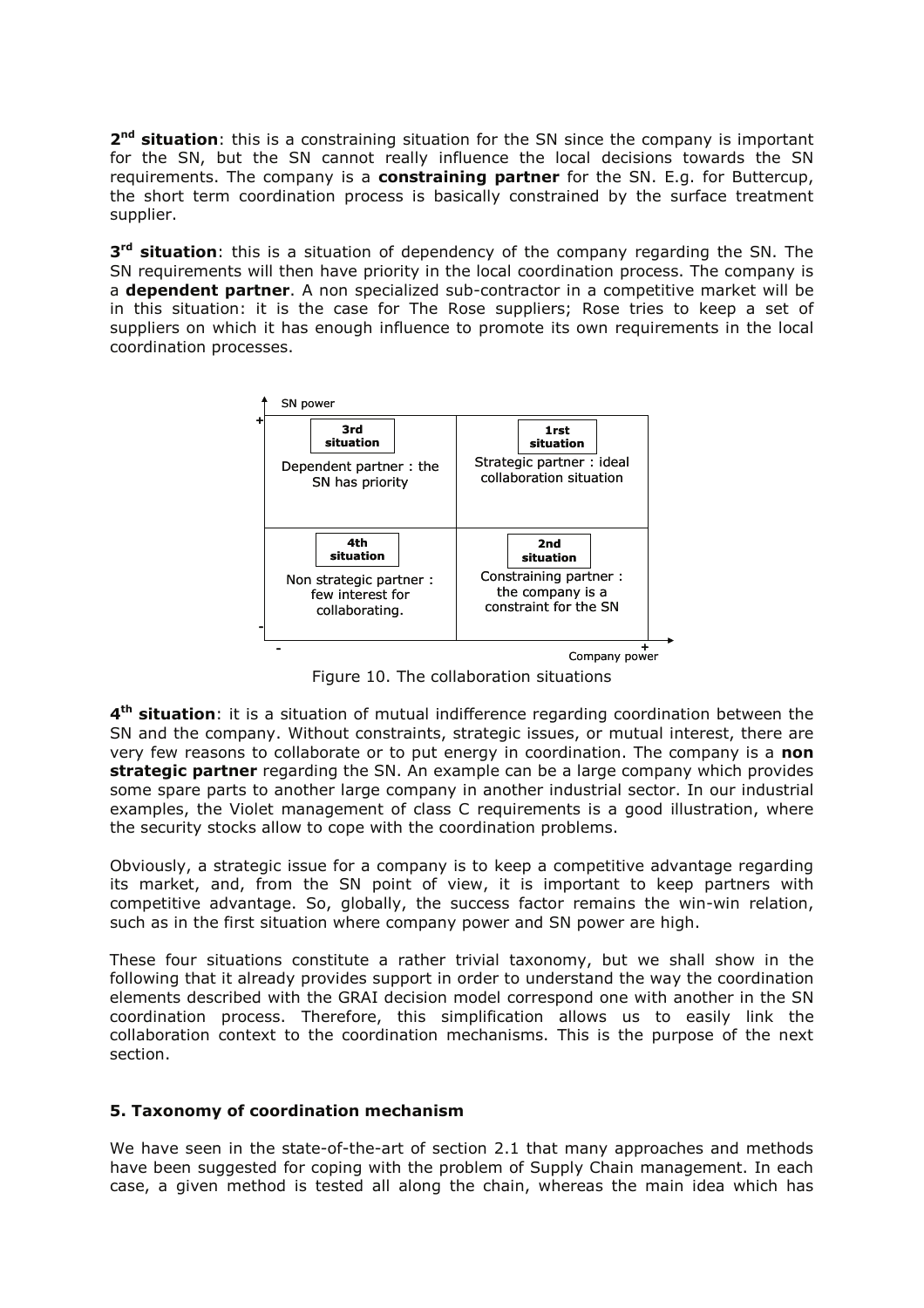governed our study is that understanding the coordination mechanisms between the companies and the SN should allow to provide some specifications for the requirements regarding local information processing.

For each situation, we study first the way the procurement plan is interpreted by the company in its local coordination process. Afterwards, from the SN perspective, we will analyse the way the SN should consider each partner in its global coordination process.

#### *5.1 Taxonomy of local coordination mechanism for a company in a SN*

In Figure 11 are presented different coordination processes, depending on the collaboration situation. This framework allows to describe the way the SN requirements (procurement planning) are taken into account in the coordination process of the company.

In order to illustrate the local coordination process, the procurement plan received by the company is considered as representing the requirements from the SN: quantity to be provided with date or time fences, specific constraints (lot size, minimum quantity, traceability,…), but also possible adjustment variables on quantity, dates or delivery conditions.

In the **1rst situation**, there is a real collaboration to arbitrate between local and global requirements. Then, the received procurement plan is processed as a *decision frame*. In this case, the collaboration process will take place through bi-directional information exchange between the enterprise and the SN. The result of this collaboration process will be a compromise respecting local and global requirements.

In the **2nd situation**, the company is a constraint for the SN. It receives a procurement plan from the SN, but in its local coordination process, the company will first take into account its local requirements. As a consequence, this procurement plan is not considered as an objective, but as a potential *adjustment variable*, allowing for example to smooth or adjust the work load if necessary.

In the **3rd situation**, the SN will impose its requirements. In that case, the company has no alternative but to respect the SN requirements. The procurement plan is so interpreted as a *constraint* which has to be respected.

Finally, in the **4th situation** (mutual indifference), the procurement plan will only be considered as an *information* among other requirements, to be integrated in the coordination process.

Thanks to the collaboration situation in the SN, it is possible to specify what kind of coordination mechanism is used for the partner.

In the next section, the same analysis is performed from the SN perspective, leading to identify how each partner influences the global coordination process of the SN.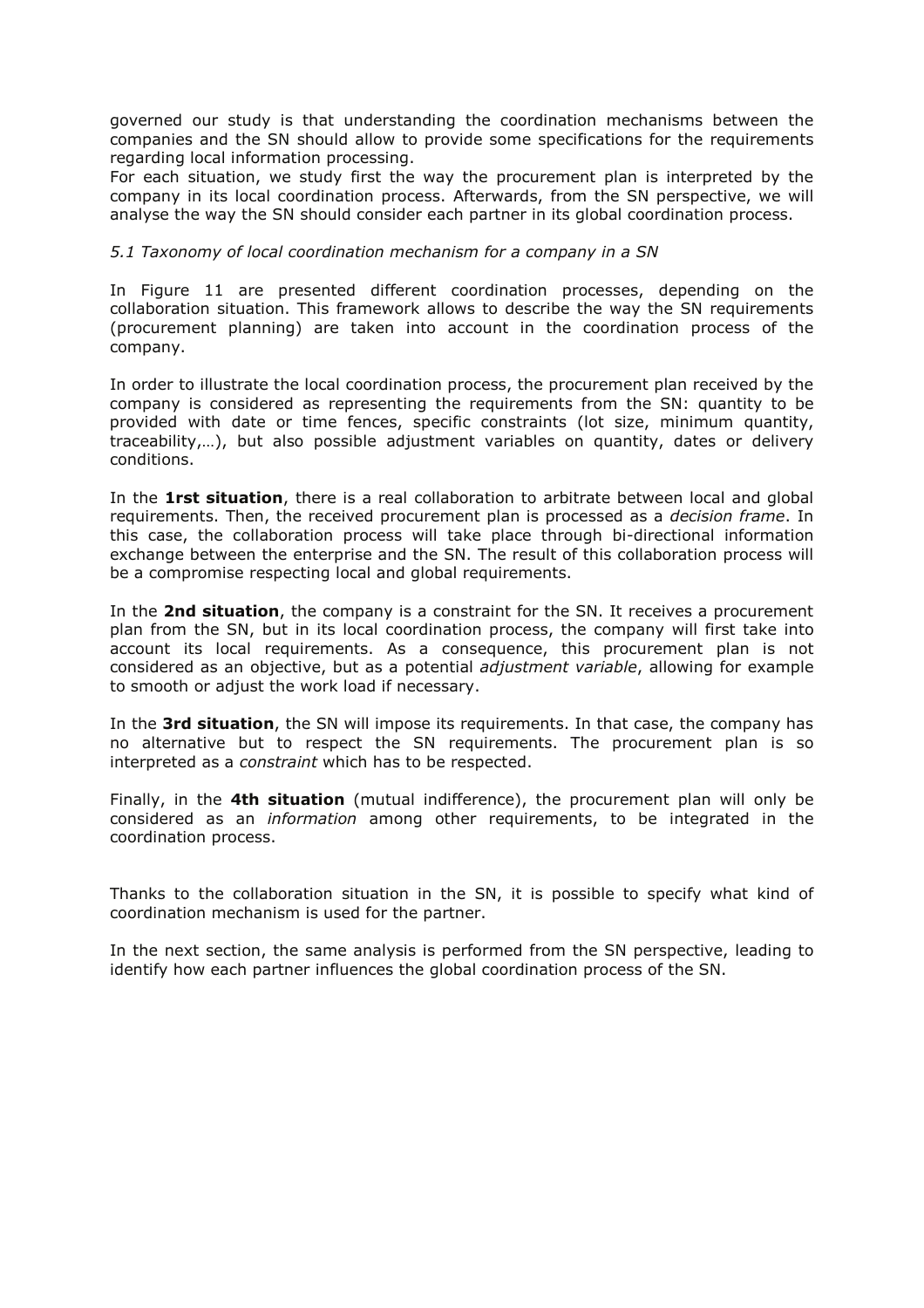

Figure 11. Taxonomy of coordination mechanisms according to collaboration situation

## *5.2 Global coordination mechanism in a SN*

Each partner receives from the SN a set of requirements expressed through procurement planning. Each partner processes this procurement plan and eventually negotiates or proposes an answer to the SN, according to the local collaboration situation and to the local requirements.

This section is now devoted to the description of the way each partner should be considered in the coordination process at the level of the SN. In that purpose, and in order to illustrate this proposal, a theoretical SN is suggested with four partners, representing each collaborative situation. This global coordination process is summarized in Figure 12.

For a strategic partner (1rst situation), there will be a negotiation. Company and SN will build together a solution, respecting the local decision frame and the SN requirements. It is then important to find the method and the tools allowing to perform this negotiation, like collaborative web portal, or any ad-hoc interactive system.

A constraining partner (2nd situation) will promote his own objectives. Then, the local coordination results will be considered as a constraint to be respected by the SN. As an example, if the constraining partner decides to adjust the SN requirements in order to optimise its capacity usage, the SN will have to adjust its own coordination process according to this adjustment. In such a context, we believe that it is important to adopt a pragmatic approach, in trying to integrate such a constraint earlier in the global coordination process.

For the dependent partner (3rd situation), one can consider that all the local decision variables are potentially available for the SN (limited by the local constraints related to these decision variables). Actually, the SN has the power to dictate its procurement plan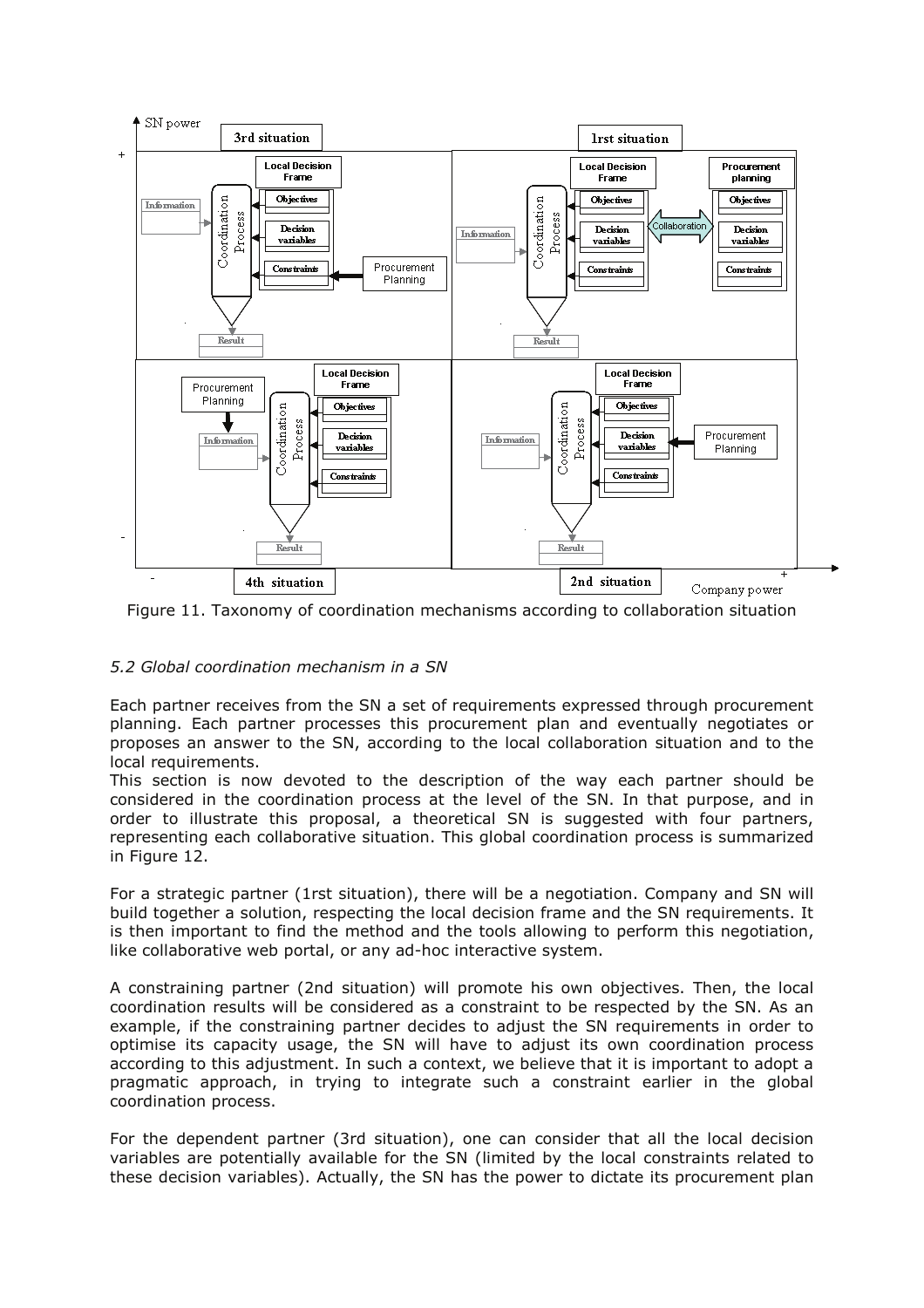on the company, which will use its own decision variables in order to meet the SN requirements. Then, in the global coordination process, such a partner will rather be taken into account after the constraining partners and after negotiation with the strategic partners.

Finally, the non strategic partner (4th situation) will have a very low influence on the global coordination process. His answer to the procurement plan will be integrated as an information to be taken into account. For example, the use of security lead-times or inventory allows decoupling the supplier from the SN. The inventory supports in that case the coordination constraints.



Figure 12. Global coordination mechanisms according to types of partners

Figure 12 illustrates the way the global coordination will have to take into account the various partners, in a way depending on their collaboration situation. This analysis provides a model to describe and understand of the whole SN coordination mechanism, then to specify the adequate way to process information accordingly.

## **6. Application of the modelling frame**

## *6.1 Application to the case studies*

For each case described in section 2, the coordination process related to the identified collaboration situation will be described, using the suggested modelling framework. In the following section are suggested some findings on the specification of the relevant information processing methods or technologies related to these coordination mechanisms: constraints based management, optimisation (through APS), multi-agent systems (MAS), ERP, Collaborative Planning Forecasting and Replenishment (CPFR), simulation, etc.

For each company presented in section 2 are presented the collaboration situation and the related coordination process. The coordination process for the long term coordination (Sales & Operation Planning level) and for the short term coordination (rather Master Production Scheduling and detailed planning) are described separately when they exist.

#### **Rose:**

The Rose strategy is to keep power on its supplier network. In that purpose, Rose maintains an important business level in each of its supplier (more than 40%), and it also controls the supply of raw material related to this business. In this way, Rose has created a network of *dependent partners*. Even if it is a real advantage for operational coordination, this situation sets questions on the long term risks: risks of suppliers failure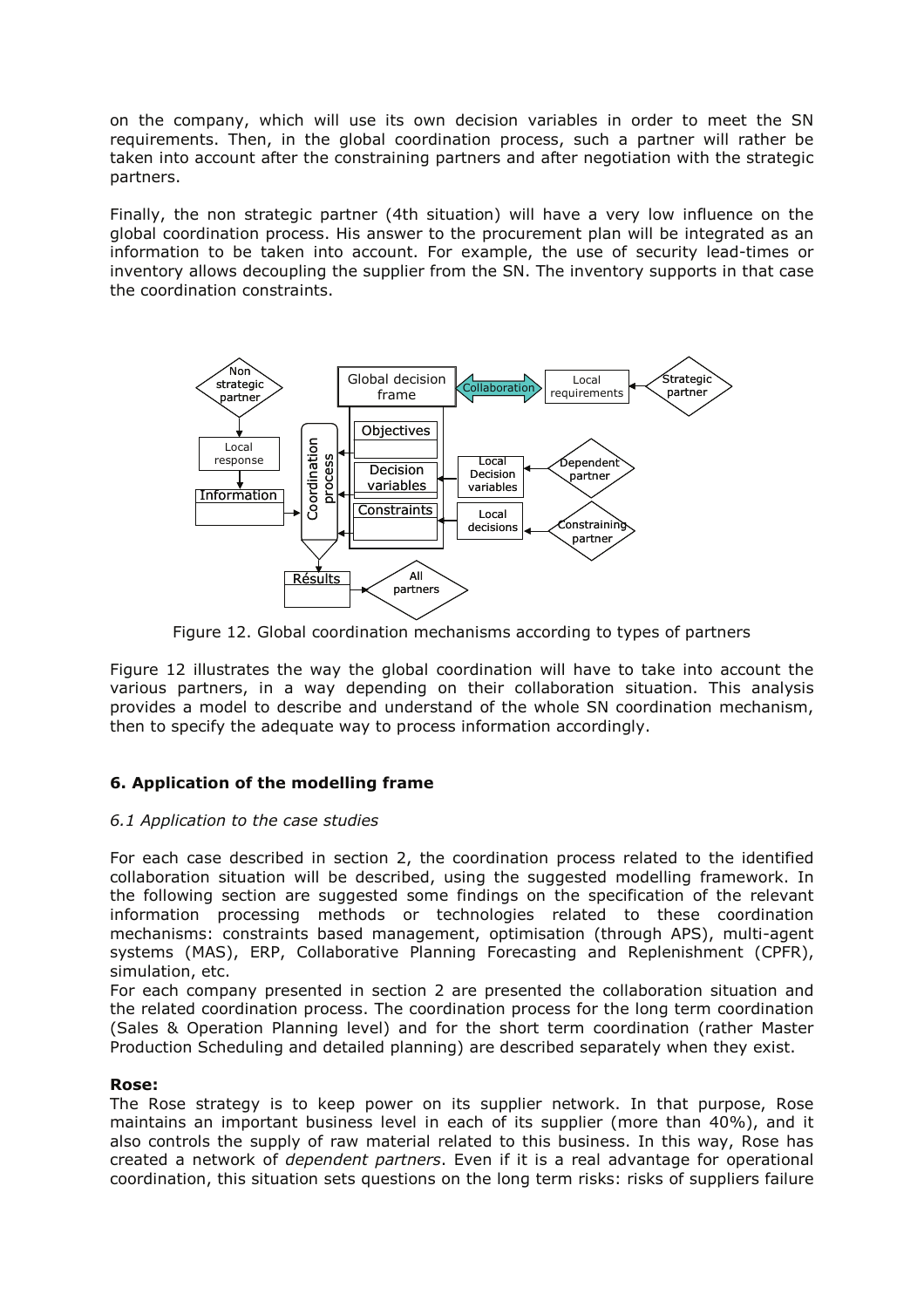if Rose has to face business problem, low development capabilities for the suppliers, low level of partnership.

Two different coordination processes exist for Rose. At long term, Rose negotiates a significant dedicated capacity from each direct supplier, looks for other suppliers if required, then buys quotas to raw material suppliers (see left part of Figure 13). Through this process, Rose controls raw material costs, secures supply and increases its power on the suppliers. At short term, the operational coordination process aims at maintaining Rose delivery performances, by using supplier's decision variables (limited by the suppliers constraints related to these decision variables). Since they are dependent, Rose can adjust and send them new procurement plans (see right part of Figure 13).



Figure 13. Rose SN coordination mechanisms

#### **Buttercup:**

The collaboration situation for Buttercup is to deal with a constraining partner: the surface treatment supplier.

On long term, Buttercup aims at negotiating capacity reservation and process cycles, in order to minimise the level of constraint. It uses volume and guaranteed price to get this capacity reservation per period (see left part of Figure 14).



Figure 14. Buttercup SN coordination mechanisms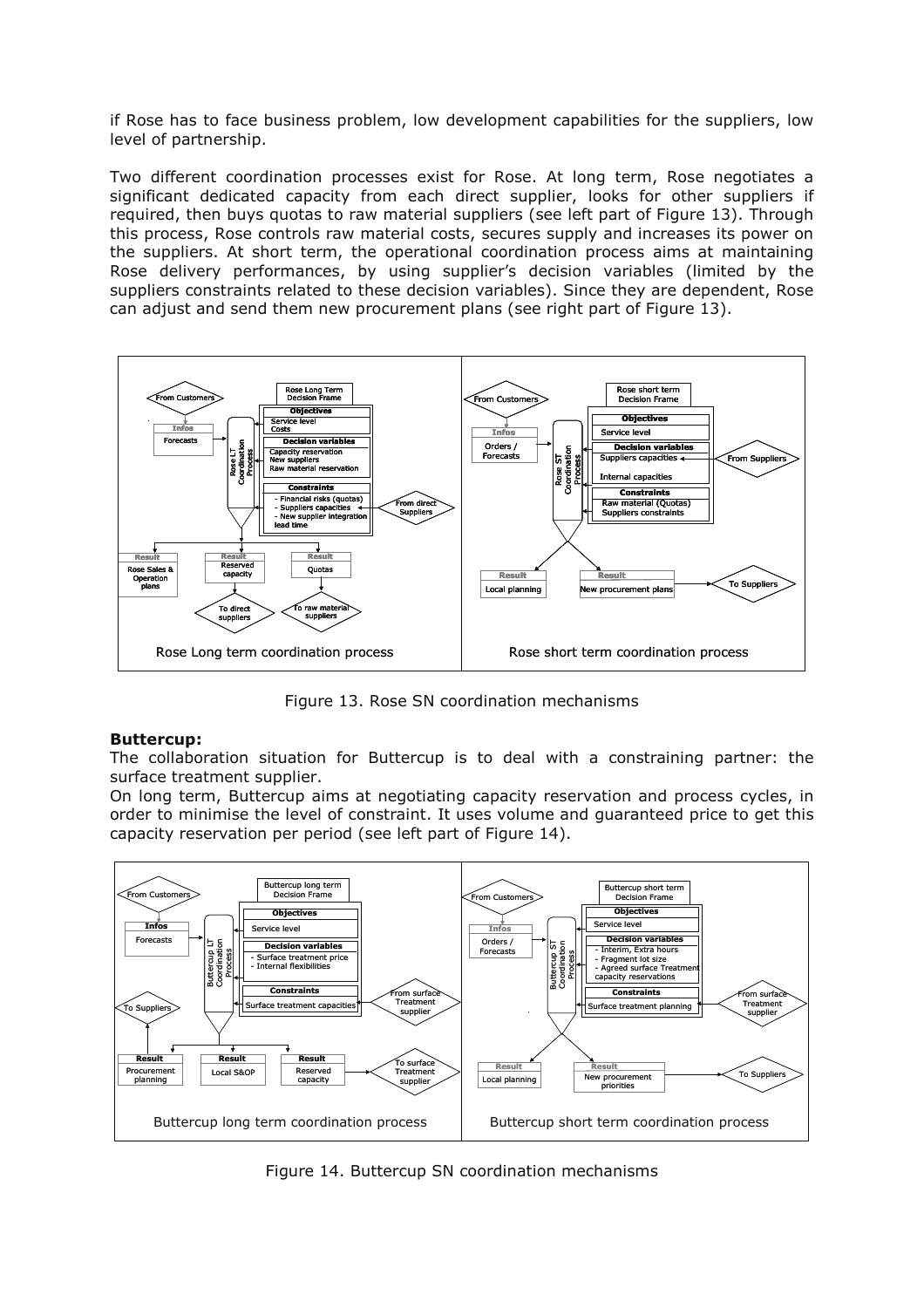On short term, all the decision variables available at Buttercup's (capacity adjustment, lot size fragmentation, agreed surface treatment capacity reservation) are dedicated to the management of the surface treatment constraints (see right part of Figure 14). The constraint for Buttercup will so be the planning of the surface treatment supplier (result of the local coordination process).

The main problem for Buttercup is a lack of global constraint management. Each SN partner negotiates individually with the constraining partner, increasing by the demand segmentation the power of the surface treatment partner.

There are various improvement perspectives for Buttercup. On long term, it should support an increase of the surface treatment capacity (through new partnership, investment, external growth) in order to relax the constraints, or buy up the surface treatment supplier to control its capacity.

On short term, and to improve its performances, Buttercup should manage the constraint at the level of its supply network, i.e., it should control the whole capacity of the surface treatment related to its activity. This would allow an arbitrage according to the global performance of the network, and would increase the power of the supply network regarding this constraining partner, since it controls a more important business.

#### **Orchid:**

Most of Orchid suppliers are independent suppliers with a low level of maturity on production control. These suppliers are constraining partners for Orchid, since they are not reliable. Moreover, Orchid has not a significant impact on their revenues. So, these suppliers favour their local objectives instead of Orchid requirements.

On long term, Orchid calculates a requirements planning (via a MRP process) based on negotiated manufacturing cycle time and negotiated security (see left part of Figure 15). This allows Orchid to coordinate all the SN, although roughly since each supplier asks for large securities.

On short term, the coordination process is poor, since the management of such a constraining network leads Orchid to absorb most of the SN problems; especially, as the use of the various securities by the suppliers is not coordinated, Orchid suffers from a poor synchronisation of the supplied components. The consequences are important work in progress and inventories (with missing parts), and poor delivery performances. On short term, Orchid manages the constraints of supplier's deliveries with its local capacity adjustments (see left part of Figure 15).



Figure 15. Orchid SN coordination mechanisms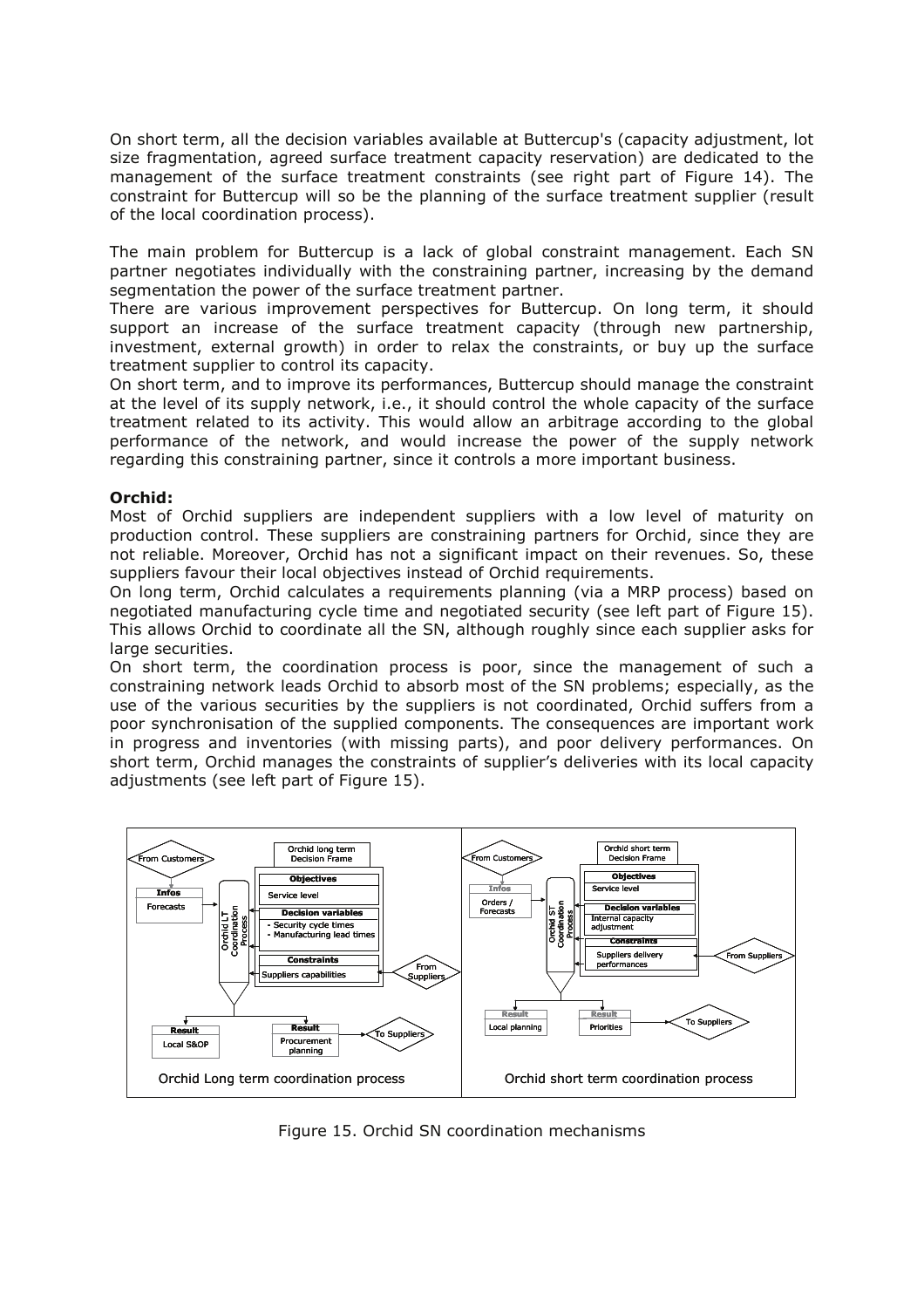Improving coordination requires to change the collaboration situation, i.e. to increase Orchid power on its supply network, so that coordination could be better controled by Orchid.

#### **Violet:**

Violet strategy is to keep a high level of customer service and to develop a strategic supply network. In that purpose, it has built its supply chain according to coordination requirements related to this objective: keep a set of strategic partners with which collaboration is possible, select a service provider able to secure components availability (a dependent partner in order to increase decision variables), and implement a decoupling inventory with C class components to relax synchronisation constraint with these components.

Violet has decided to "buy" the service provider dependence, in accepting extra costs for the services. The same coordination process (see Figure 16) is valid on long term and on short term.



Figure 16. Violet SN coordination mechanisms

## **Lily:**

Lily is a dependent partner. Since long term production planning is not developed, there is no clear decision frame for the long term coordination, except for material supply, for which the manager tries to minimise risks according to financial constraints.

At short term level, Lily maintains high stocks and a high work in progress level in order to support customer changes and delivery requirements, while its objectives are to reduce the working capital needs. This is the consequence of very low degrees of freedom.

The short term coordination process is described in Figure 17.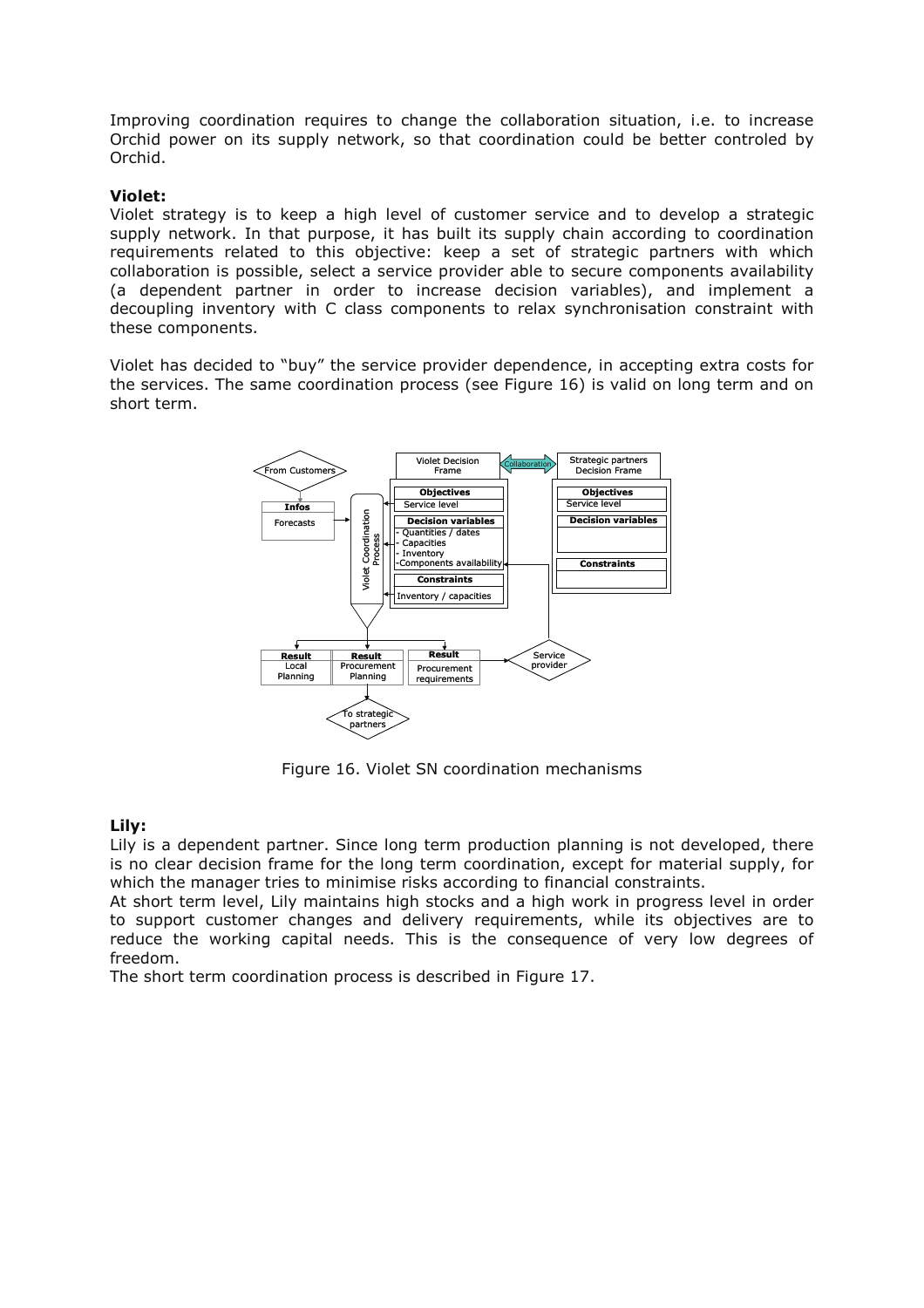

Figure 17. Lily coordination mechanisms

## **Primula:**

This company has a strong power in the SN, as it is a critical operation in aeronautic industry, without real local competitors (the capacity is limited in the region). The long term coordination process concerns general management topics (human resources, new investments, new technologies, etc.) and basically remains independent from the SN requirements, even if customers try to negotiate capacity reservations.

At short term, the coordination process is purely oriented on local optimization (see Figure 18). The decision variables are the priorities of the orders (Primula does not support product costs, since they are the property of the customer), while the constraints taken into account are basically the technical process requirements.



Figure 18: Primula coordination mechanisms

These considerations are a first step, the final objective of the study being to identify the most relevant approach to support information processing for a complete SN.

## *6.2 Coordination mechanism: application to a complete SN*

A survey of the main approaches proposed in the literature regarding SN coordination has been presented in section 2.

Based on the GRAI decision model and according to the collaboration environment, we are able to describe and understand the coordination process along the SN, with a synthetic view on the context.

In this section is provided a first attempt for relating information processing techniques to these specific coordination mechanisms. In that purpose, we propose to create a generic SN, based on our case studies, which illustrates various possible configurations.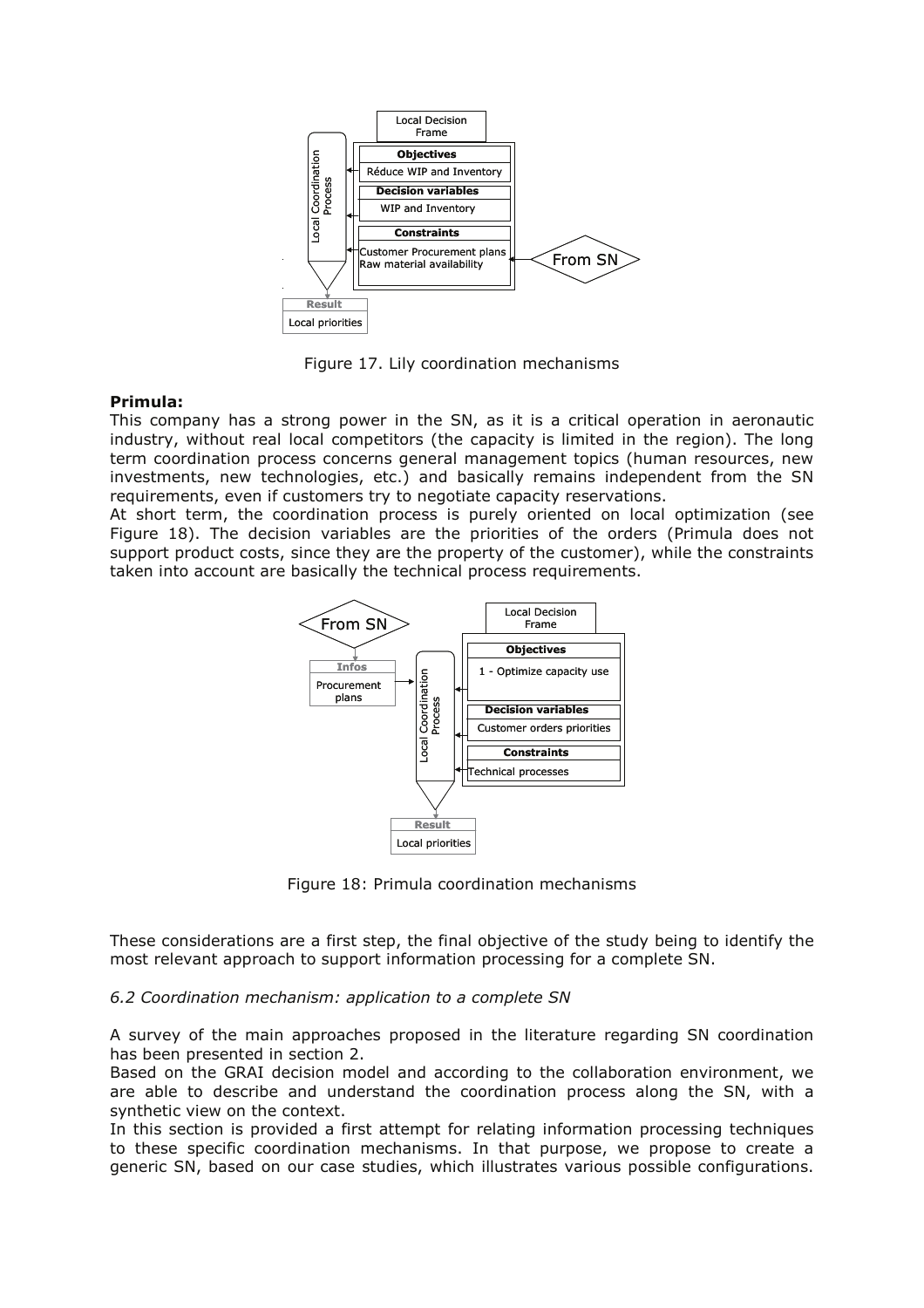Then, according to these various configurations, we will propose a first classification of information processing tools.

To illustrate our work, we consider a large enterprise named PILOT, playing the role of SN pilot. The suppliers are the following: a constraining partner (like Primula for example) named CONST, 3 dependent suppliers named DEPEN 1, DEPEN 2 and DEPEN 3, 1 non strategic partner (named SUPPL), and finally, 2 strategic partners: STRAT 1 and STRAT 2. This SN is illustrated Figure 19.

Each partner of the SN has its own decision frame, and may belong to other SNs. In this example, the description of the information and data required to perform the coordination has been simplified, in order to focus the study on the coordination elements i.e.: objectives, decision variables and constraints.

Only the operational coordination process in this SN has been described and analysed. The same model could be built for the long term coordination process of the SN.



Figure 19. Generic example of SN: the PILOT SN

In Figure 20 are described the coordination mechanisms with the GRAI coordination model, depending on the collaboration situation. In this scheme, the SN coordination process performed by PILOT has been detailed, splitted in different steps, related to these collaboration situations.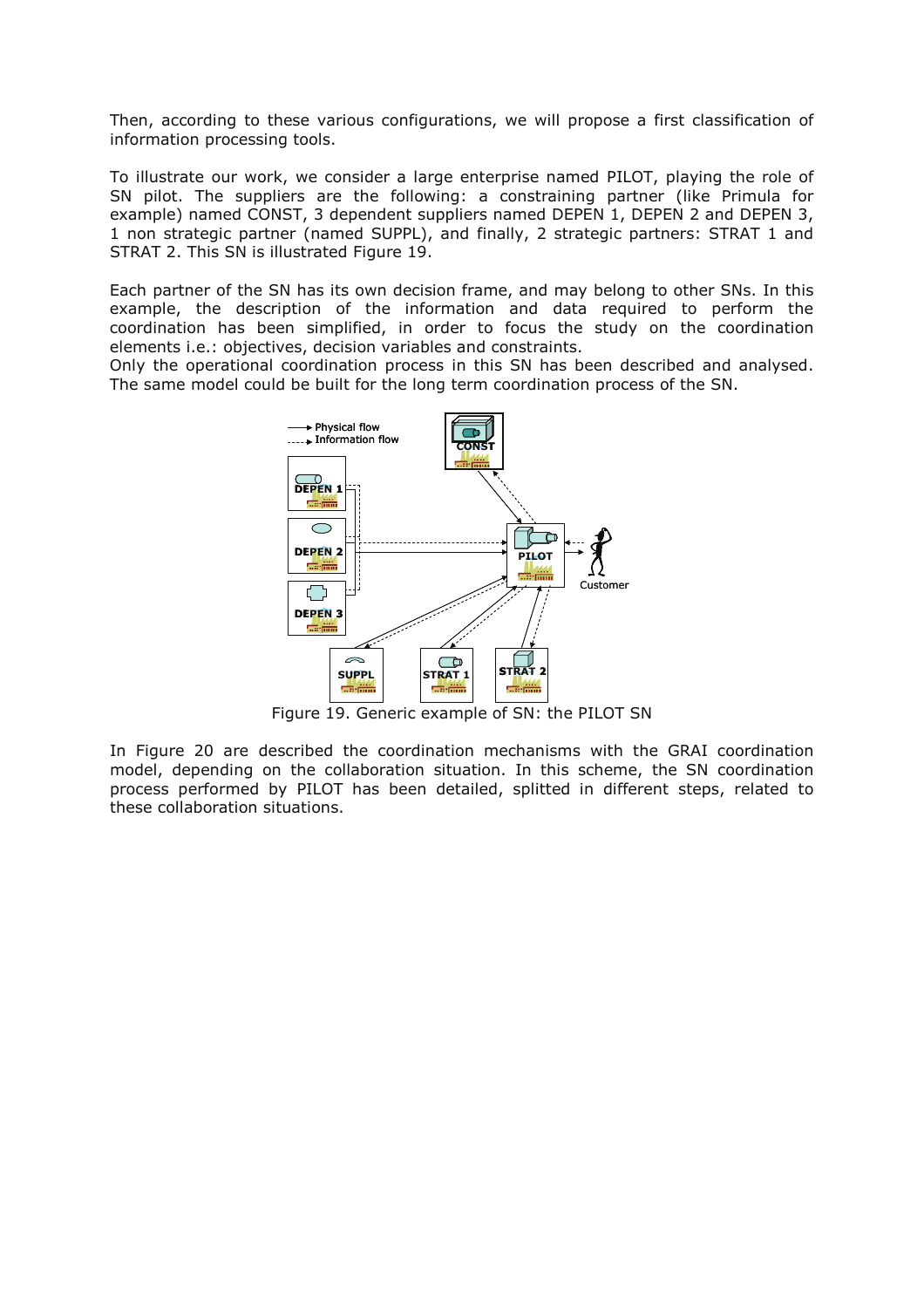

Figure 20. Various steps of the coordination process in the PILOT SN

The first coordination step aims at taking in account the constraining partner in the SN coordination (flows 1 and 2 on Figure 20).

The second step aims at collaborating with the strategic partners (STRAT 1 and STRAT 2) for the best compromise (flow 3 on Figure 20).

The third step aims at optimising the requirements for the dependent partners (flow 4 on Figure 20).

Finally, the last step is the simple transmission of the procurement planning to the non strategic suppliers (flow 5 on Figure 20).

The purpose of this study is now to specify the more relevant information processing methods or technique to support the coordination process. In reference with the survey presented in part 2, we are able to specify which tools, systems or techniques should be used in each situation.

On the same example, we present some of these specifications.

For the first coordination step, handling *constraints* is the key problem: management techniques like TOC (Theory Of Constraints), or algorithms and solvers based on constraints propagation or programming can be used (see Ilog solvers<sup>2</sup>, CHIP<sup>3</sup>,  $ECLIPSE<sup>4</sup>...$ 

The second step requires interactive systems to support collaborative coordination: web based support system, E-collaboration, information system integration may provide means for this interactive step, locally supported by decision support systems allowing to quickly analysing the consequences of a proposal from the partner. It can be noted that this negotiation process can also be simulated by Multi-Agent systems (MAS).

<sup>2</sup> http://www.ilog.com

<sup>&</sup>lt;sup>3</sup> http://www.cosytec.com/production\_scheduling/chip/optimization\_product\_chip.htm

<sup>4</sup> http://eclipse.crosscoreop.com/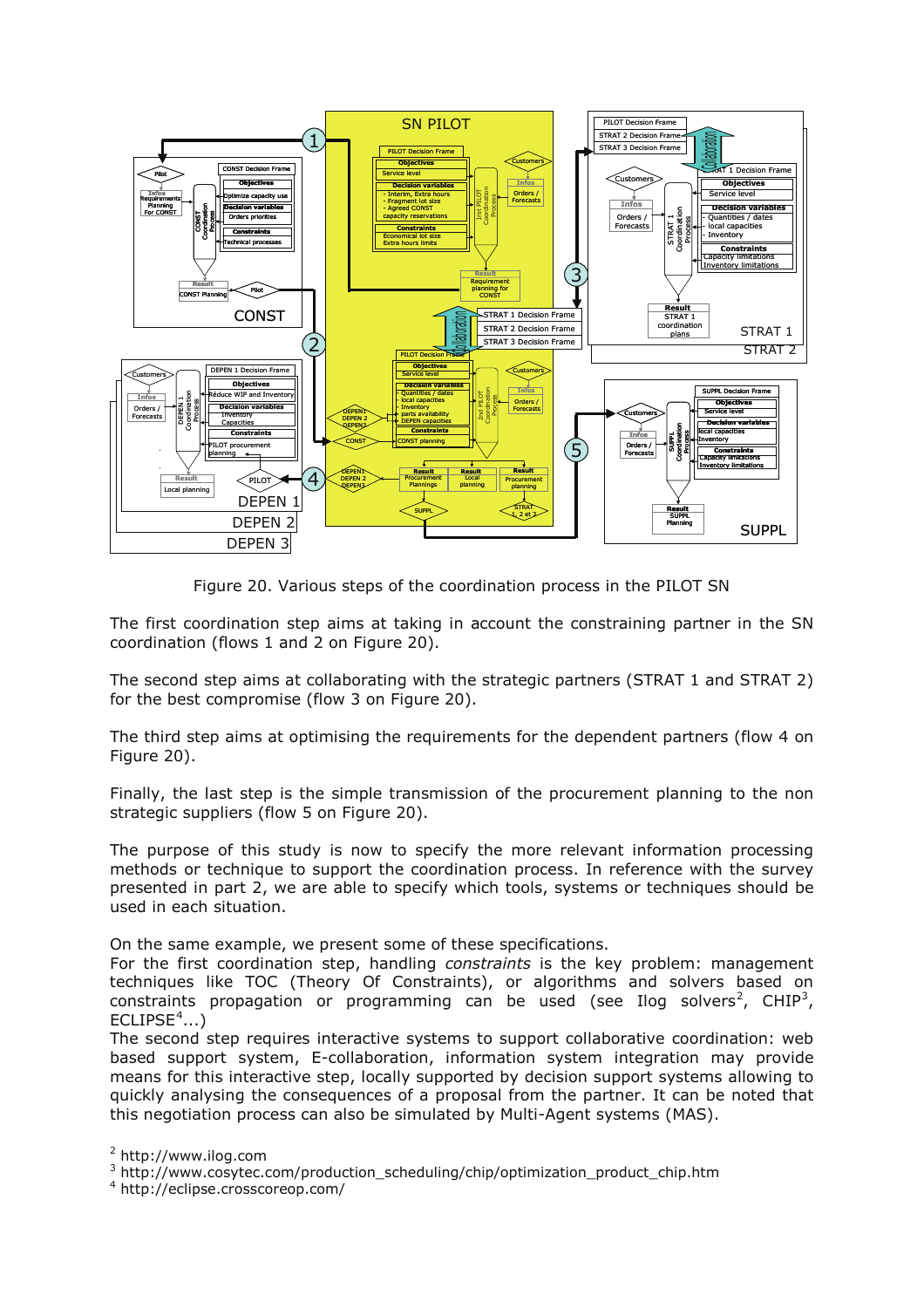The third step concerns the network of dependent partners. In this collaboration situation, the use of centralized tools becomes possible: multi-site optimisation using an APS, or even a centralized ERP process (as presented for Orchid) can be used. More generally, optimisation techniques through optimal methods, heuristics or metaheuristics, or even simulation, can be used for managing this part of the SC where few degrees of freedom are left to the sub-contractors.

Finally, the last step is closer to the classical point to point relationships between SN partners: an independent ERP / MRP system can be used, processing customer requirements to generate procurement plans sent then to the suppliers.

This possible matching between collaboration situation and information processing techniques is summarized on the example in Figure 21.



Figure 21. Information processing techniques related to coordination situations

## **7. Conclusions and perspectives**

Providing an efficient coordination of the partners involved in a Supply Chain is a key industrial problem, which importance is still increased by the ongoing process of externalisation. Such coordination requires to be able to propagate through a Supply Network a set of consistent Procurement Plans allowing to balance service to the customer and cost minimisation.

Whereas the industrial reality still mainly focuses on point to point MRP-based relationship, many methods and techniques have been suggested in the research literature for improving this coordination process. Methods as different as linear programming, distributed simulation, constraint propagation, system dynamics,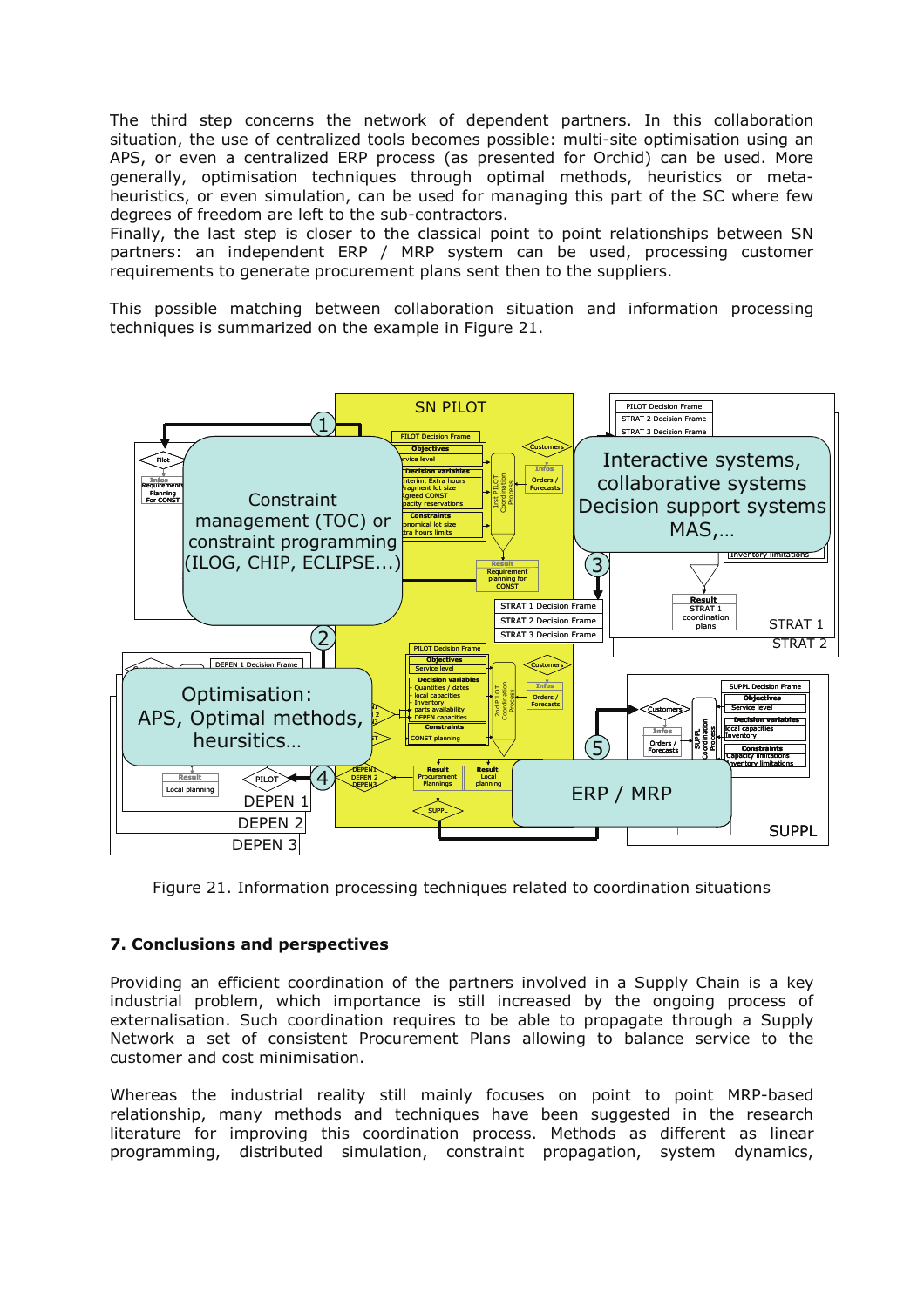heuristics, meta-heuristics, or multi-agent systems have been suggested and tested in numerous papers on the subject.

In spite of some exceptions, like (Hua et al., 2006), the industrial habits so that most of these studies consider implicitly that the way to process information in order to build these Procurement plans is independent from the type of relationship between partners.

Through some examples based on real companies, we have shown that information exchanges between partners are much more complex than it can be expected. For us, the problem is not in that context to judge whether the companies have the "good" behaviour, but to find how to efficiently support these operational coordination processes.

We have suggested as a first step to only consider the SC Power on a partner and the Company Power on the SC as main features for defining a typology of coordination. The GRAI tools have provided us a simple and efficient way to model coordination situations, with a clear positioning of key concepts like objective, constraint, decision variable or information. The obtained framework has allowed us to simply model the situations described in the examples, which could appear at very different at a first glance.

Some prospective findings have been given in order to show that the obtained coordination models may now help us to go further in the choice of the method or tool best adapted to a given situation. In that perspective, the problem of defining how to process information for defining procurement plans within a supply chain is not anymore to choose a method or tool, but to analyse the coordination mechanisms and deduct from this analysis the specification of an ad-hoc distributed heterogeneous information system.

Of course, this study is only at a preliminary stage, and the feasibility of defining such distributed information system is linked to the well known problem of interoperability, recognised as a key issue for SC coordination.

Our perspectives are now oriented on two main directions.

The first one is to go further in the analysis of the requirements concerning information processing tools and methods, on the base of a more accurate coordination typology. The development of a first software prototype is in progress in order to show the feasibility of an opportunistic connexion of pieces of information systems allowing to balance the satisfaction of global and local objectives in a Supply Network.

The second one is oriented on the diagnosis and improvement of the coordination in a Supply Network. The classical GRAI method includes rules aiming at the identification of inconsistencies in the production management system of a company. After more exhaustive tests in modelling real supply chains using our reference model, we do believe that it should be possible to define such rules, allowing to assess the consistence of the coordination mechanisms all along a Supply Network. From this diagnosis, it should then be then possible to draw directions of improvement: some comments in section 6.1 were already oriented in this direction.

#### **8. References**

Albino V., Carbonara N., Giannoccaro I., 2007, Supply chain cooperation in industrial districts: A simulation analysis, *European Journal of Operational Research*, 177(1), 16, pp. 261-280.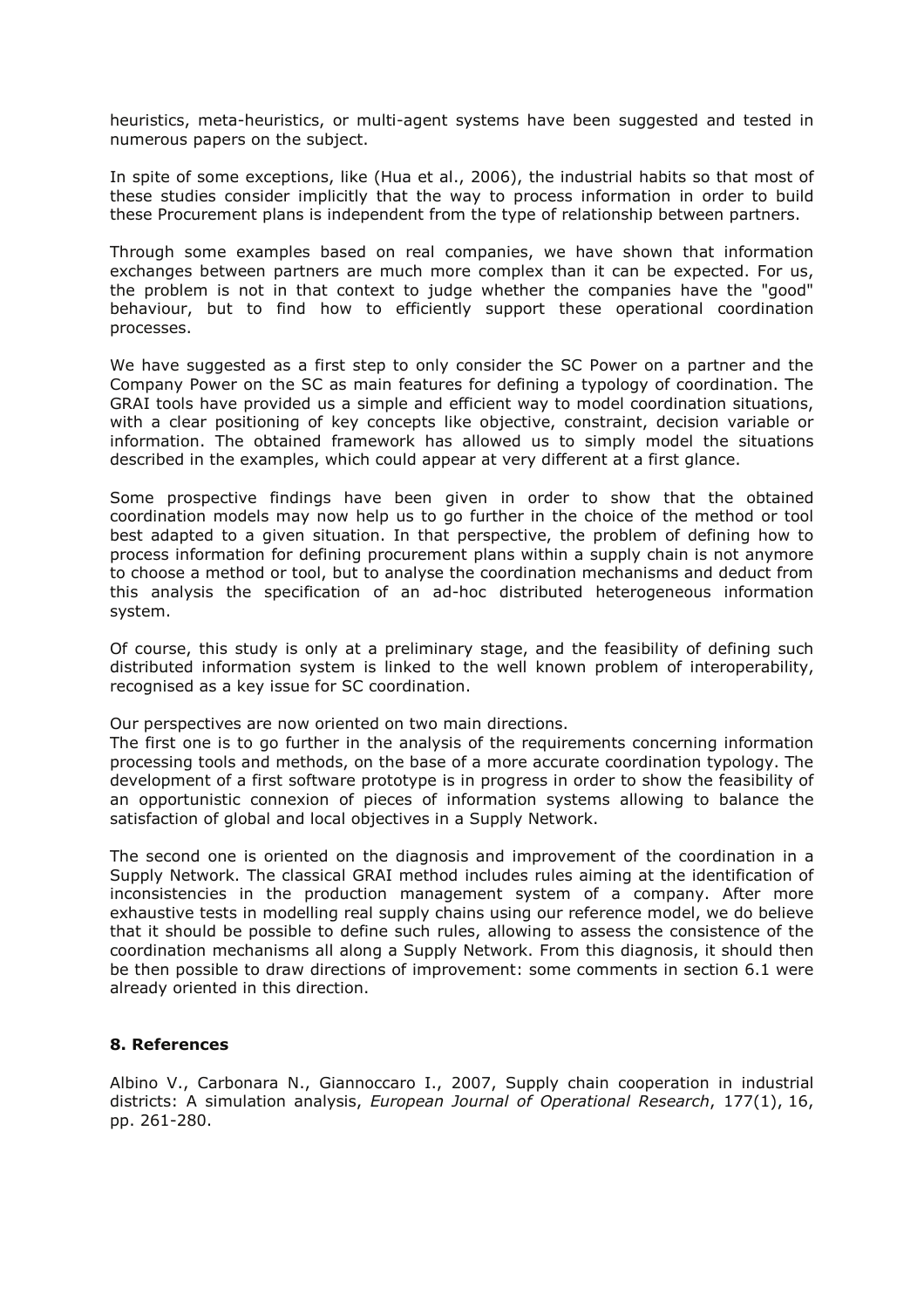Archimède, B., Charbonnaud, P., Mercier, N., 2003, Robustness evaluation of multisite distributed schedule with perturbed virtual jobshops, *Production Planning & Control,* 14(1), pp. 55-67.

Beamon B. M., 1998, Supply chain design and analysis: models and methods. *International Journal of Production Economics*, (55), pp. 281-294*.* 

Bernstein, F., Chen, F., Federgruen, A., 2006, Coordination Supply Chains with Simple Pricing Schemes: The Role of Vendor-Managed Inventories, *Management Science*, 52(10), pp. 1483-1492.

Berrah, L., Clivillé, V., Harzallah, M., Haurat, A., Vernadat, F., 2001, PETRA : Un guide méthodologique pour une démarche de réorganisation industrielle, Activity Report of LGPIM, December.

Cachon, G.P., Fisher M., 2000, Supply chain inventory management and the value of shared information, *Management science,* 46(8), pp. 1032-1048.

Cachon, G.P., Lariviere, M.A., 2005, Supply Chain Coordination with Revenue Sharing Contracts: Strenghts and Limitations, *Management Science*, 51(1), pp. 30-44.

Carlsson, S., Hedman, J., 2004, From ERP Systems to Enterprise Portals. In "Future of ERP systems: Technological Assessment" (Adam ed.), Hersey, PA, Idea Group Publishing, pp. 254-277.

Christopher, M., 1992, Logistics and Supply Chain Management, London: Pitman Publishing.

Chung, W.W.C., Leung, S.W.F., 2005, Collaborative planning, forecasting and replenishment: a case study in copper laminate industry, *Production Planning & Control*, 16 (6), pp. 563-574.

CIMOSA Association, 1996, CIMOSA Technical Baseline, Version 1.6, CIMOSA Association, e.v., D-71034, Böblingen, Germany, April.

Demeter K, Gelei A., I. Jenei, 2006, The effect of strategy on supply chain configuration and management practices on the basis of two supply chains in the Hungarian automotive industry, *International Journal of Production Economics*, 104(2), pp. 555- 570.

Doumeingts, G., Chen, D., Vallespir, B., Fénié, P., 1994, GRAI Integrated methodology (GIM) and its evolutions: a methodology to design and specify advanced manufacturing systems, *IFIP Transactions B: Computers Applications in Technology*, B-14, pp. 101- 117.

Durango-Cohen, E., J., Arai Yano, C., 2006, Supplier Commitment and Production Decisions Under a Forecast-Commitment Contract, *Management Science*, 52(1), pp. 54- 67.

Garcia-Dastugue, S.J., Lambert Douglas, M., 2003, Internet-enabled coordination in the supply chain, Industrial Marketing Management, 32 (3), pp. 251-263.

Génin, P., 2000, Le Plan Industriel et Commercial : Recherche de Pratiques Optimales du Processus d'Elaboration, Master Rapport of Marne-La-Vallée University / National School of Ponts et Chaussées.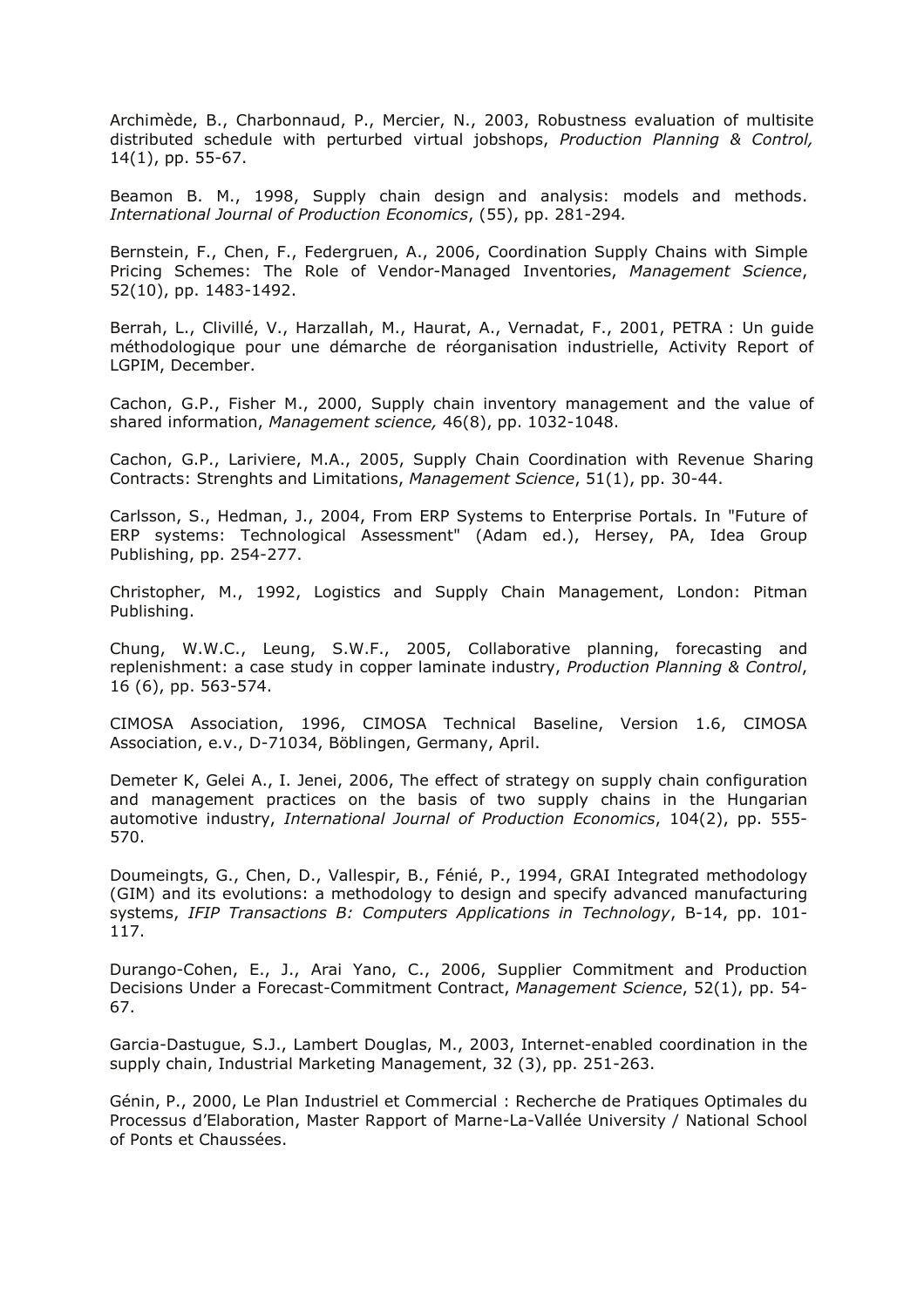Geunes, J., Pardalos, P.M., 2003, Network optimization in Supply Chain Management and Financial Engineering: an annotated bibliography, *Networks*, 42(2), pp. 66-84.

Haffmans L., van Weele, A., 2003, How suppliers can become innovative, in: Proceedings of IPSERA 2003 Conference, pp. 645-654.

Hua Z., Li S., Liang L., 2006, Impact of demand uncertainty on supply chain cooperation of single-period products, *International Journal of Production Economics*, 100(2), pp. 268-284.

Kelle, P., Akbulut, A., 2005, The role of ERP tools in the supply chain information sharing, cooperation, and cost optimization, *International Journal of Production Economics*, 93-94, pp. 41-52.

Kok, T.G., Fransoo, J.C., 2003, Planning Supply Chain Operations: definition and comparison of planning concepts. *In: Handbooks in OR & MS*, edited by A.G. de Kok and S.C. Graves, Elsevier B.V., pp. 597-675.

Lauras M., Telle O., Lamothe J., Thierry C., 2003, Référentiel de l'entente industrielle ; trois approches dans le domaine de la gestion des chaînes logistiques, in Proceedings of the 5th Congress of "Génie Industriel", Québec, Canada, October.

Lee, H.L., Ng, S.M., 1997, Introduction to the special issue on global supply chain management, *Production and Operations Management*, 6 (3), pp. 191-192.

Malone, T.W., 1987, Modeling coordination in organizations and markets, *Management Science*, 33 (10), pp. 1317-1332.

Nissen, M.E. 2001, Agent-based supply chain integration, *Information Technology and Management*, 2, p. 289-312.

Orlicky, J., Plossl, G., 1994, Orlicky's Material Requirement Planning, McGraw Hill Text, 2nd Edition.

Parrod N., Thierry C., Fargier H., Cavaille, J.B., 2007, Cooperative subcontracting relationship within a project supply chain: A simulation approach, *Simulation Modelling Practice and Theory*, 15(2), pp. 137-152.

Prahinski C., Benton W. C., 2004, Supplier evaluations: communication strategies to improve supplier performance, *Journal of Operations Management*, 22(1), pp.39-62.

Sahin, F., Powell, R.E., 2005, Information sharing and coordination in make-to-order supply chains, *Journal of Operations Management*, 23 (6), pp. 579-598.

Scheer, 1999, ARIS Toolset documentation. Saarbrücken, Germany.

Schragenheim E., Dettmer H.W., 2001, Manufacturing at Warp Speed: Optimizing Supply Chain Financial Performance. St. Lucie Press/Apics Series on Constraints Management.

Stadtler, H., Kilger, C., (Ed.), 2005, *Supply Chain Management and Advanced Planning,*  3rd ed., Springer: Berlin.

Stock, G.N., Greis, N.P., Kasarda, J.D., 1998, Logistics, strategy and structure. A conceptual framework, *International Journal of Operations & Production Management*, 18 (1), pp. 37-52.

Thomas A., Lamouri S., 2000, The new problem with sales, inventories and operations